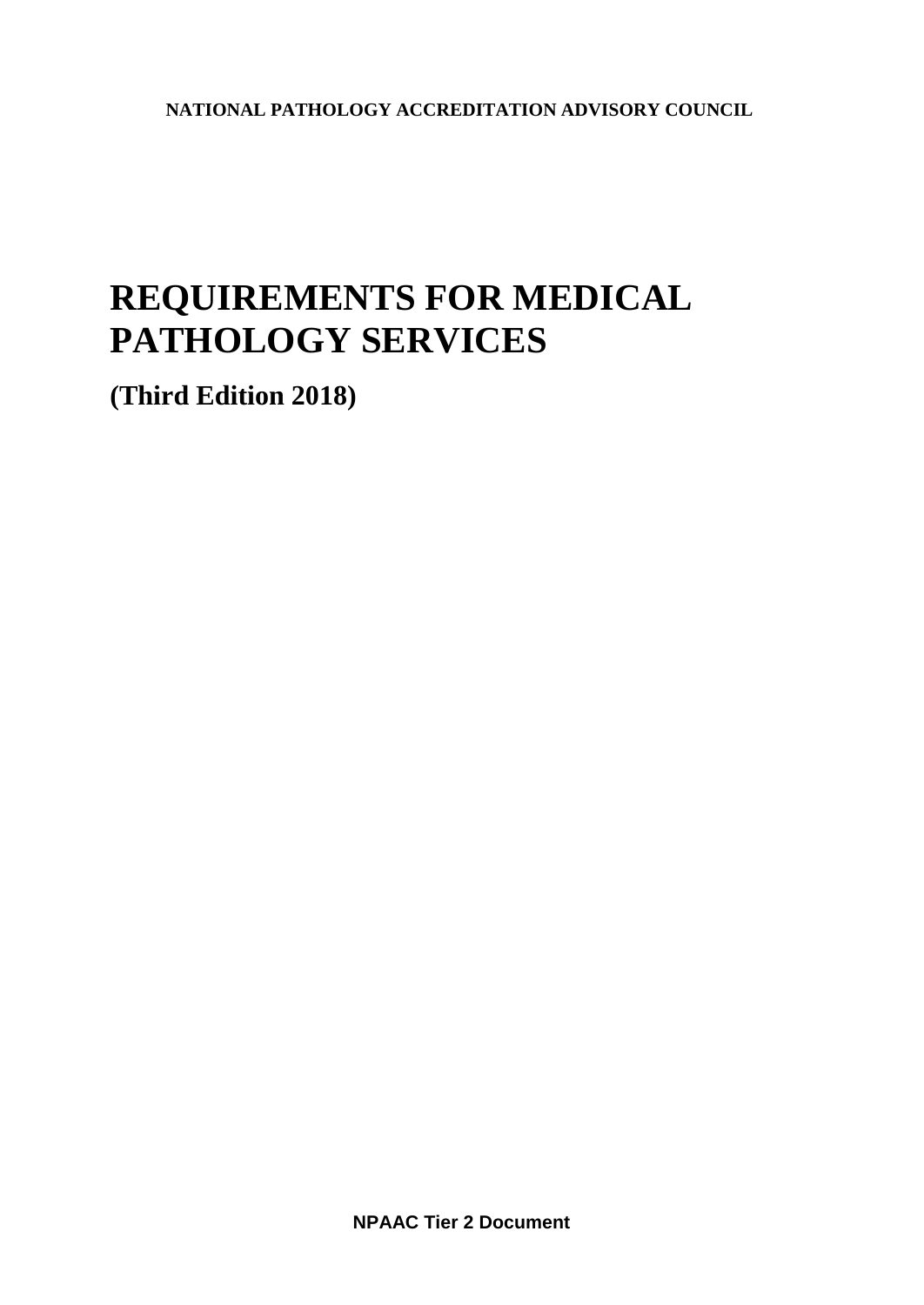Print ISBN: 978-1-76007-390-9

Online ISBN: 978-1-76007-389-3

Publications approval number: 12374

### **Copyright**

© 2018 Commonwealth of Australia as represented by the Department of Health

This work is copyright. You may copy, print, download, display and reproduce the whole or part of this work in unaltered form for your own personal use or, if you are part of an organisation, for internal use within your organisation, but only if you or your organisation:

- (a) do not use the copy or reproduction for any commercial purpose; and
- (b) retain this copyright notice and all disclaimer notices as part of that copy or reproduction.

Apart from rights as permitted by the *Copyright Act 1968* (Cth) or allowed by this copyright notice*,* all other rights are reserved, including (but not limited to) all commercial rights.

Requests and inquiries concerning reproduction and other rights to use are to be sent to the Communication Branch, Department of Health, GPO Box 9848, Canberra ACT 2601, or via e-mail to [copyright@health.gov.au](mailto:copyright@health.gov.au)

First published 2013

Second edition 2018 revised and reprinted Third edition 2018 revised definition for medical pathology network and reprinted

Australian Government Department of Health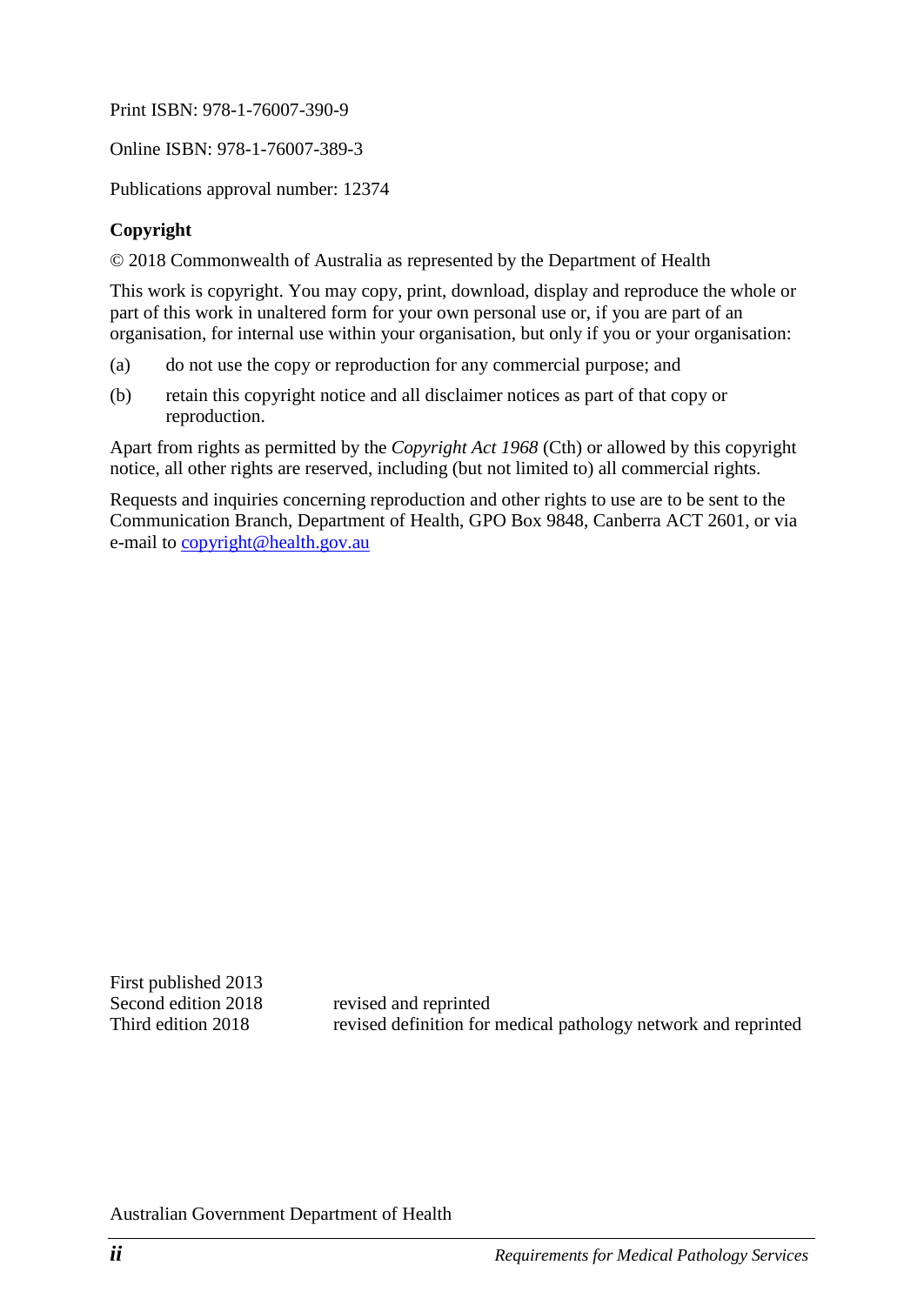# **Contents**

| 1. | The Role of Standards in the Australian Pathology Accreditation |  |  |  |  |
|----|-----------------------------------------------------------------|--|--|--|--|
| 2. |                                                                 |  |  |  |  |
| 3. |                                                                 |  |  |  |  |
| 4. |                                                                 |  |  |  |  |
| 5. |                                                                 |  |  |  |  |
| 6. |                                                                 |  |  |  |  |
| 7. |                                                                 |  |  |  |  |
|    | A.                                                              |  |  |  |  |
|    | <b>B.</b>                                                       |  |  |  |  |
| 8. |                                                                 |  |  |  |  |
|    | A.                                                              |  |  |  |  |
|    | B <sub>1</sub>                                                  |  |  |  |  |
|    | $\mathcal{C}$ .                                                 |  |  |  |  |
| 9. |                                                                 |  |  |  |  |
|    |                                                                 |  |  |  |  |
|    |                                                                 |  |  |  |  |
|    |                                                                 |  |  |  |  |
|    |                                                                 |  |  |  |  |
|    |                                                                 |  |  |  |  |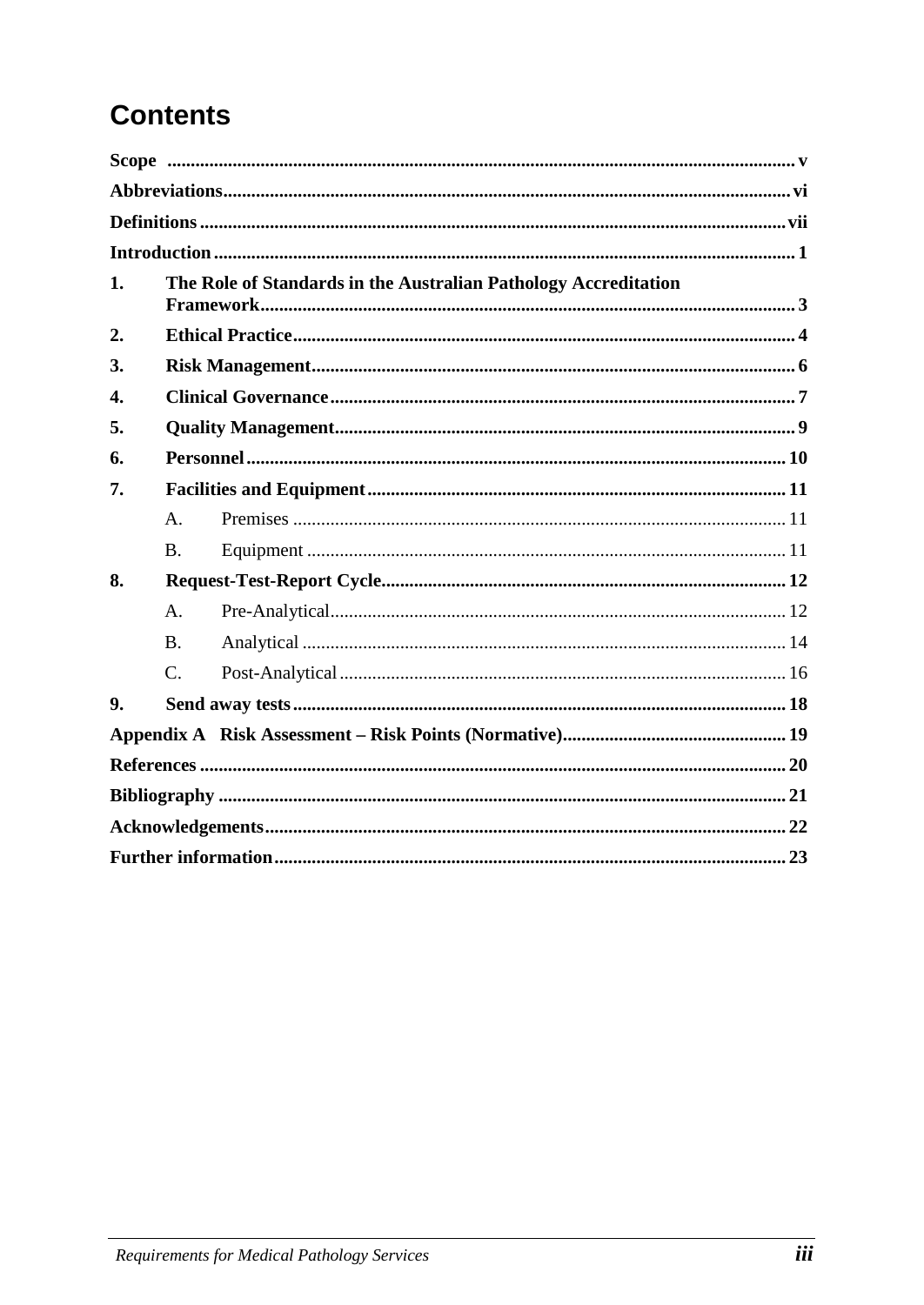The National Pathology Accreditation Advisory Council (NPAAC) was established in 1979 to consider and make recommendations to the Australian, state and territory governments on matters related to the accreditation of pathology laboratories and the introduction and maintenance of uniform standards of practice in pathology laboratories throughout Australia. A function of NPAAC is to formulate Standards and initiate and promote education programs about pathology tests.

Publications produced by NPAAC are issued as accreditation material to provide guidance to laboratories and accrediting agencies on minimum Standards considered acceptable for good Medical Pathology Service practice.

Failure to meet these minimum Standards may pose a risk to public health and patient safety.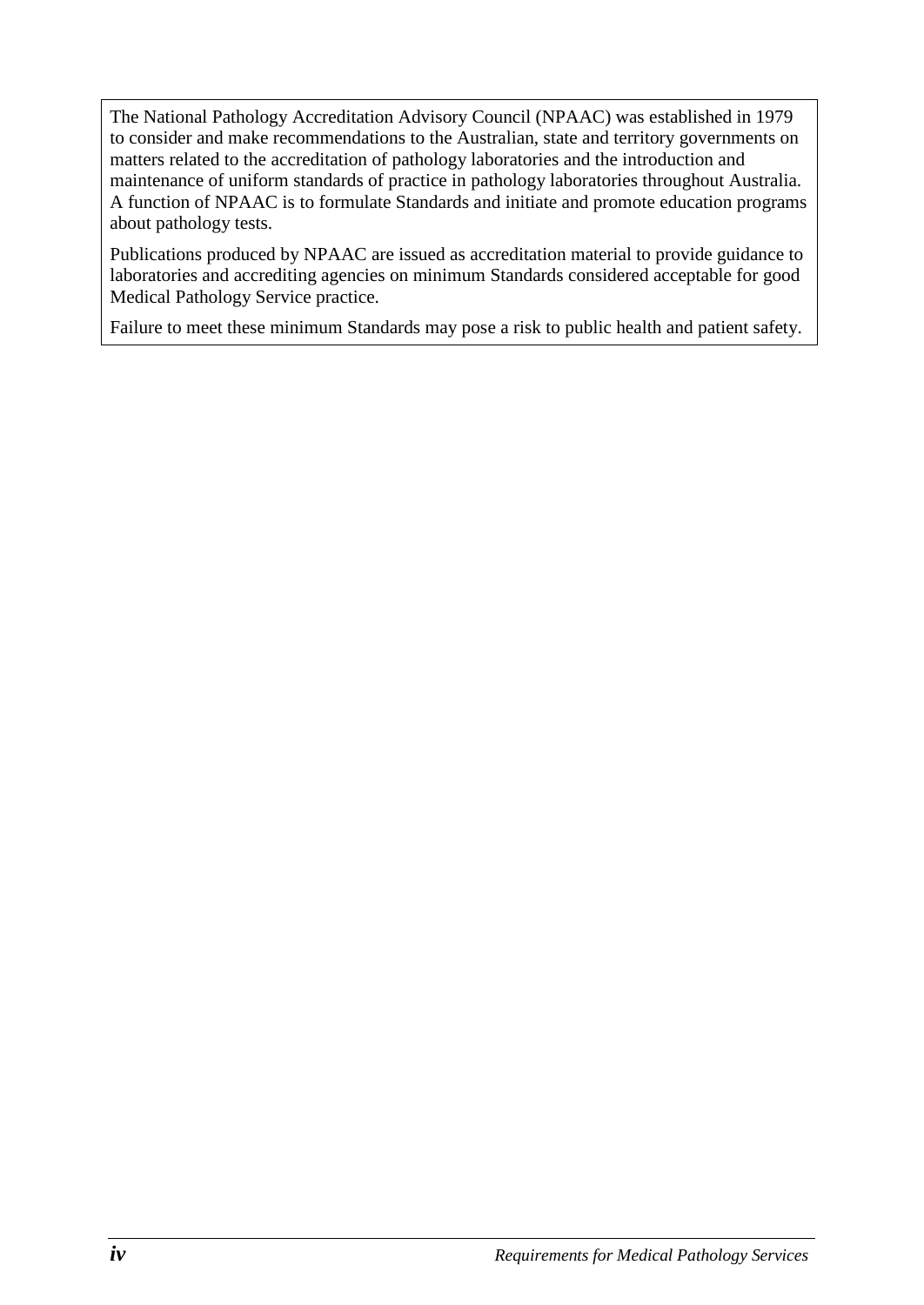# <span id="page-4-0"></span>**Scope**

The *Requirement for Medical Pathology Services (Third Edition 2018)* is the overarching document outlining the standards for good medical pathology practice, where the primary consideration is patient welfare, and where the needs and expectations of patients, Medical Pathology Service staff and referrers (both for pathology requests and inter-Medical Pathology Service referrals) are safely and satisfactorily met in a timely manner. Providers of Medical Pathology Services must adhere to these and all other NPAAC Requirements in order to achieve accreditation and to ensure the safety, efficacy and quality of all medical pathology testing.

These Tier 2 Requirements are supported by, and must be read in conjunction with, the other NPAAC publications as listed in Tiers 3 and 4 within the NPAAC document hierarchy published on the NPAAC website. Failure to meet these Requirements may pose a risk to the health and safety of the users of the Medical Pathology Service.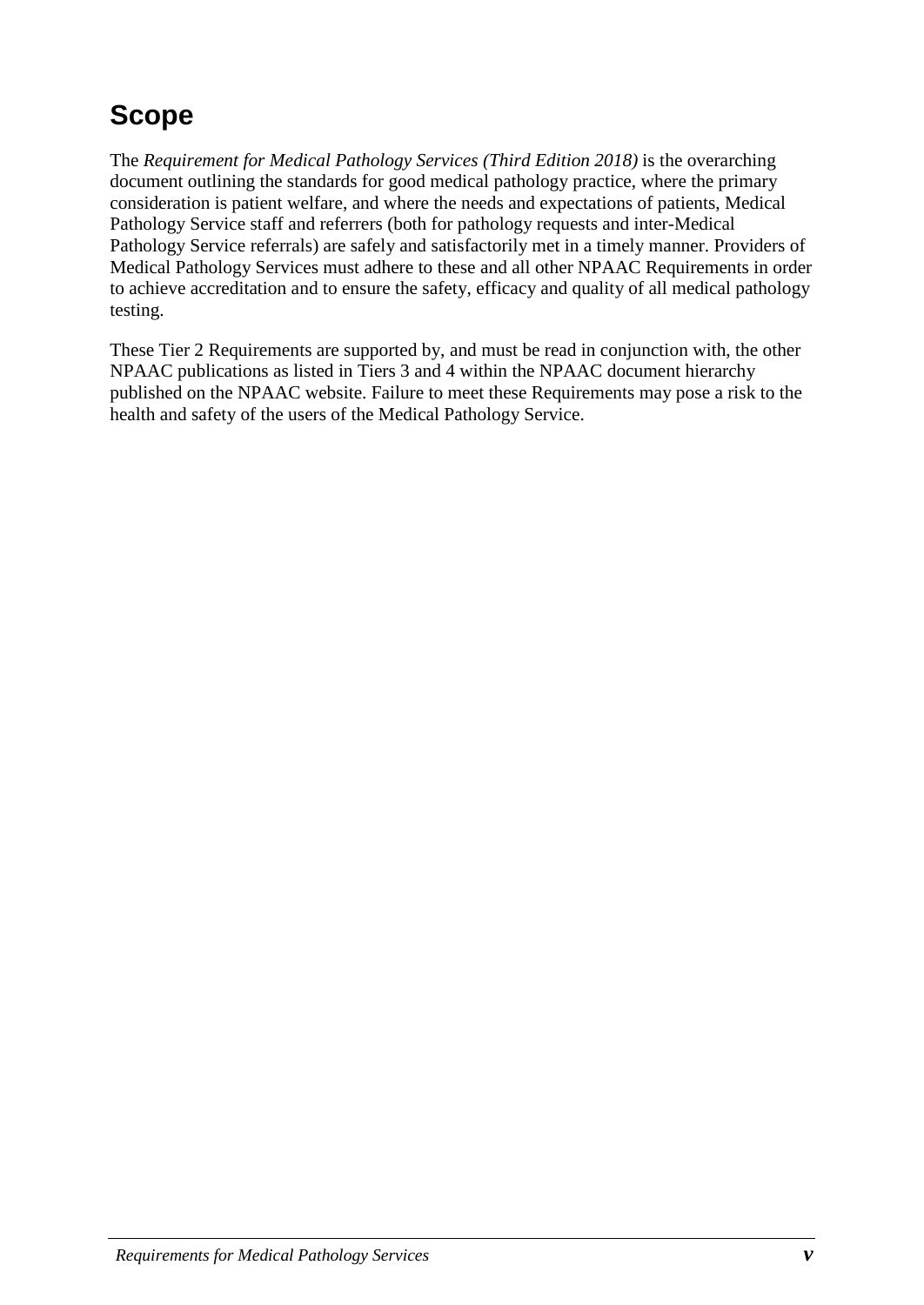### <span id="page-5-0"></span>**Abbreviations**

| <b>Abbreviation</b> | <b>Description</b>                                         |
|---------------------|------------------------------------------------------------|
| <b>ACSQHC</b>       | Australian Commission on Safety and Quality in Health Care |
| <b>APA</b>          | <b>Approved Pathology Authority</b>                        |
| <b>APL</b>          | <b>Accredited Pathology Laboratory</b>                     |
| <b>ARTG</b>         | <b>Australian Register of Therapeutic Goods</b>            |
| <b>AS</b>           | <b>Australian Standard</b>                                 |
| <b>EQA</b>          | <b>External Quality Assurance</b>                          |
| <b>ISO</b>          | International Organization for Standardization             |
| <b>IVD</b>          | In Vitro Diagnostic Device                                 |
| <b>NPAAC</b>        | National Pathology Accreditation Advisory Council          |
| <b>NSQHSS</b>       | National Safety and Quality Health Service Standards       |
| OH&S                | Occupational Health and Safety                             |
| QA                  | <b>Quality Assurance</b>                                   |
| <b>RCPA</b>         | Royal College of Pathologists of Australasia               |
| <b>TGA</b>          | Therapeutic Goods Administration                           |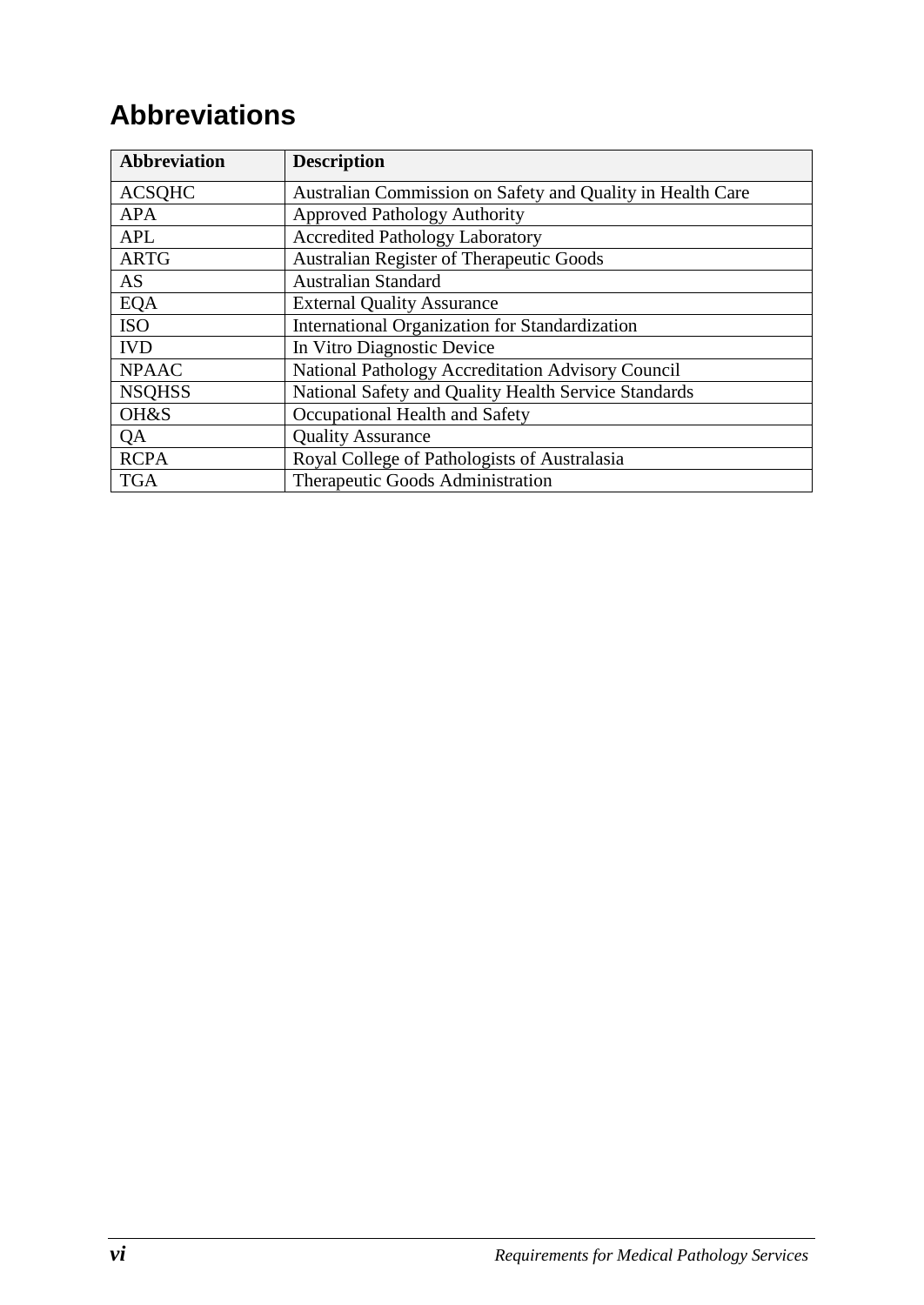## <span id="page-6-0"></span>**Definitions**

| <b>Term</b>                                                   | <b>Definition</b>                                                                                                                                                                                                                                                                                                                                                                                                                                                                                                  |
|---------------------------------------------------------------|--------------------------------------------------------------------------------------------------------------------------------------------------------------------------------------------------------------------------------------------------------------------------------------------------------------------------------------------------------------------------------------------------------------------------------------------------------------------------------------------------------------------|
| <b>Clinical Governance</b>                                    | means a systematic and integrated approach to assurance and<br>review of clinical responsibility and accountability that<br>continually improves quality and safety of services provided to<br>patients resulting in optimal patient outcomes.<br>Clinical governance extends across the boundaries of functions<br>and organisation delivering services along with whole patient<br>care cycle. An interface in, or split responsibility for, delivering<br>patient care are considered points of increased risk. |
| <b>Clinical Handover</b>                                      | means the transfer of professional responsibility and                                                                                                                                                                                                                                                                                                                                                                                                                                                              |
|                                                               | accountability for some or all aspects of a patient's care to<br>another person or professional group on a temporary or<br>permanent basis.                                                                                                                                                                                                                                                                                                                                                                        |
| Designated person                                             | means a registered medical practitioner with appropriate<br>qualifications, competence and relevant scope of practice who<br>has responsibility for the clinical governance of the Medical<br>Pathology Service and provides oversight and management of<br>staff and processes to ensure ethical patient care and the<br>provision of accurate and timely test results                                                                                                                                            |
| Equipment                                                     | means instruments, reference materials, consumables,<br>disposables, reagents, cabinets (incubators, refrigerators),<br>analytical systems and electronic information systems.                                                                                                                                                                                                                                                                                                                                     |
| <b>External Quality Assurance</b>                             | means a program in which multiple specimens are periodically<br>sent to laboratories for analysis and/or identification, in which<br>each Medical Pathology Service's results are compared with<br>those of other laboratories in the group and/or with an assigned<br>value, and reported to the participating Medical Pathology<br>Service and others.<br>Such a program may also compare an individual's results with                                                                                           |
|                                                               | those of their peer group.                                                                                                                                                                                                                                                                                                                                                                                                                                                                                         |
| Informative<br>(as applied to Commentaries<br>and Appendices) | means the material is presented to assist in the application or<br>interpretation of the Standard(s) to which it is attached.                                                                                                                                                                                                                                                                                                                                                                                      |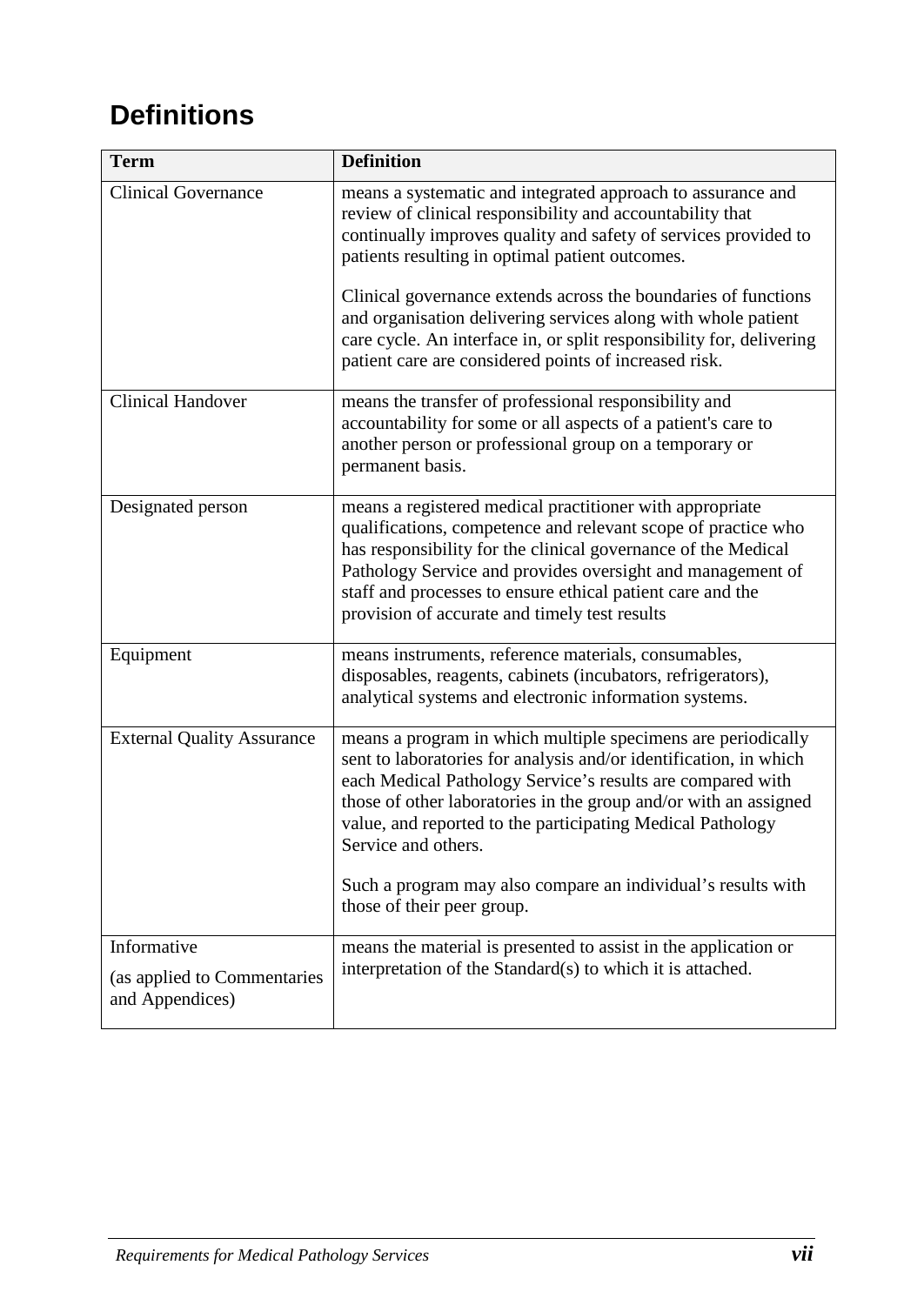| <b>Term</b>                                                           | <b>Definition</b>                                                                                                                                                                                                                                                                                                                                                                                                                             |  |  |
|-----------------------------------------------------------------------|-----------------------------------------------------------------------------------------------------------------------------------------------------------------------------------------------------------------------------------------------------------------------------------------------------------------------------------------------------------------------------------------------------------------------------------------------|--|--|
| Laboratory                                                            | means premises where Medical Pathology Services are<br>performed. A Medical Pathology Service may be stand alone or<br>be part of a network of laboratories.                                                                                                                                                                                                                                                                                  |  |  |
|                                                                       | A Medical Pathology Service may be in the same healthcare<br>precinct where pathology services in more than one group of<br>pathology services are performed, or it may be a part of such a<br>Medical Pathology Service in which pathology tests in a specific<br>discipline or group of pathology services are performed. The<br>premises include all locations in the same healthcare precinct,<br>where pathology services are performed. |  |  |
|                                                                       | Thus a Medical Pathology Service may be a medical device in a<br>medical practice or it may be for example a chemical pathology<br>Medical Pathology Service in a large teaching hospital, which is<br>part of a pathology Medical Pathology Service network.                                                                                                                                                                                 |  |  |
| <b>Medical Laboratory</b><br><b>Network</b><br>(or Pathology Network) | means, for the purposes of this document, more than one<br>laboratory operating under the same governance structure.                                                                                                                                                                                                                                                                                                                          |  |  |
| <b>Medical Pathology Service</b>                                      | means any service whereby pathology testing provides<br>information for -<br>diagnosis, exclusion and monitoring of disease processes<br>and their treatment<br>• health screening<br>epidemiological purposes.                                                                                                                                                                                                                               |  |  |
| Normative<br>(as applied to Commentaries<br>and Appendices)           | means prescriptive or mandatory. The material carries the same<br>weight as the Standards to which it is attached.                                                                                                                                                                                                                                                                                                                            |  |  |
| <b>Quality Assessment</b>                                             | means a measurement and monitoring function of quality<br>assurance for determining how well health care is delivered in<br>comparison with applicable standards or acceptable bounds of<br>care.                                                                                                                                                                                                                                             |  |  |
| <b>Quality Assurance</b>                                              | means a part of quality management focused on providing<br>confidence that quality requirements will be fulfilled.                                                                                                                                                                                                                                                                                                                            |  |  |
| <b>Quality System</b>                                                 | means those management activities involved in the direction and<br>control of the organisation regarding quality.                                                                                                                                                                                                                                                                                                                             |  |  |
| <b>Reference Standards</b>                                            | means standards developed to meet a certain requirement.                                                                                                                                                                                                                                                                                                                                                                                      |  |  |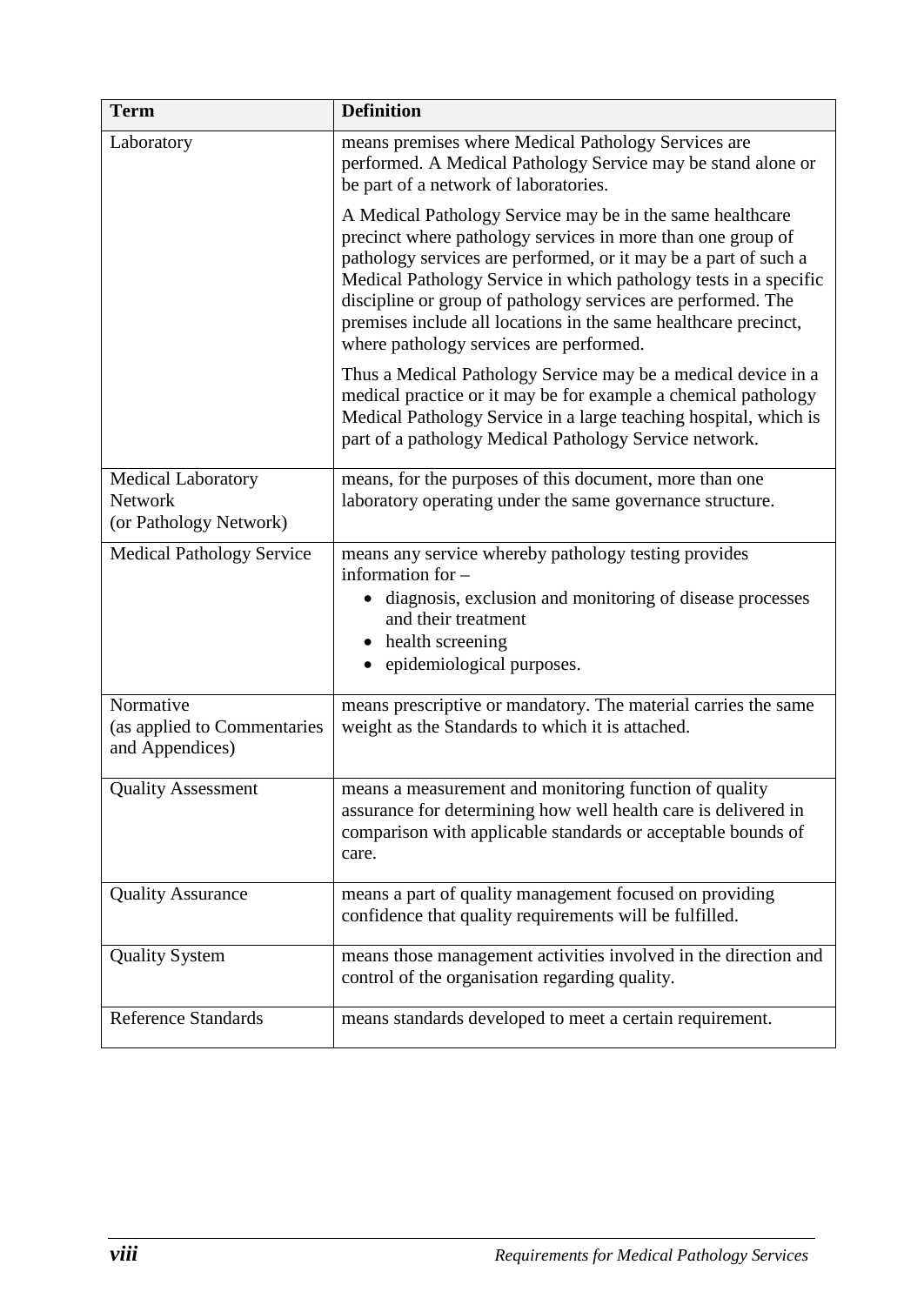| <b>Term</b>                      | <b>Definition</b>                                                                                                                                                                                                                                                                                                                                                                                                                                                                                                                                                           |
|----------------------------------|-----------------------------------------------------------------------------------------------------------------------------------------------------------------------------------------------------------------------------------------------------------------------------------------------------------------------------------------------------------------------------------------------------------------------------------------------------------------------------------------------------------------------------------------------------------------------------|
| <b>Request-Test-Report Cycle</b> | means the process of the initiation of pathology requests, most<br>commonly by a medically qualified individual for the purpose of<br>patient diagnosis or management (Requester), the informed<br>cooperation of the patient, the performance of the requested<br>pathology tests by a pathologist and/or pathology provider<br>(Pathology Provider), and the reporting of the test results and/or<br>professional opinions back to the Requester or their nominated<br>delegate.<br>Request means pre-analytical<br>Test means analytical<br>Report means post-analytical |
| Specimen                         | means any tissue or fluid from a patient that is submitted to the<br>Medical Pathology Service for testing.                                                                                                                                                                                                                                                                                                                                                                                                                                                                 |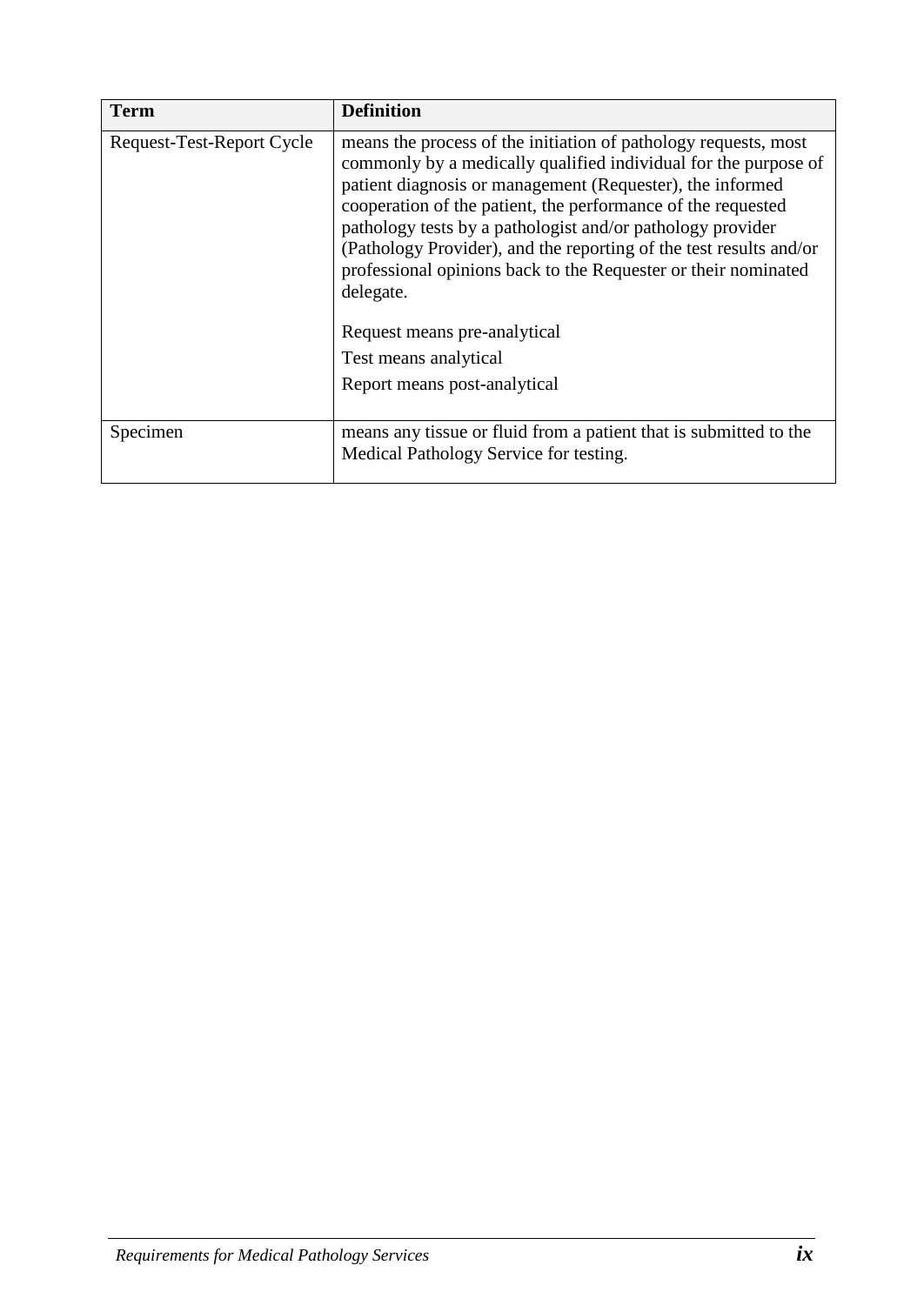*This page is intentionally blank*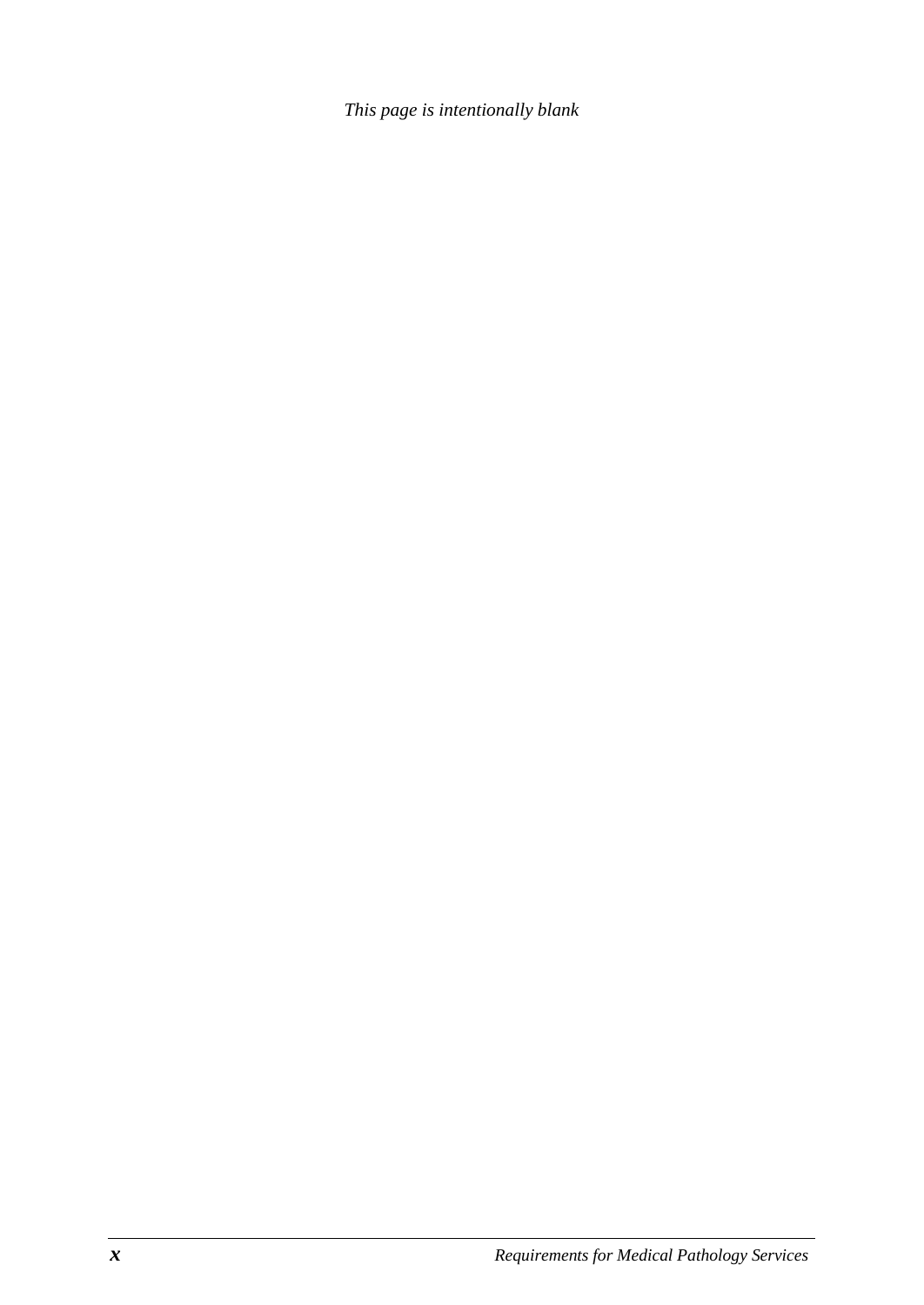### <span id="page-10-0"></span>**Introduction**

The first set of National Pathology Accreditation Advisory Council (NPAAC) pathology accreditation standards and guidelines were referenced within the *Health Insurance Act 1973* in 1986, with the introduction of a compulsory accreditation system in relation to Medicare benefits for pathology. The NPAAC accreditation framework has continued to evolve since that time.

The *Requirements for Medical Pathology Services (Third Edition 2018)* (RMPS Requirements) is a Tier 2 document and is the overarching document that outlines the minimum standards acceptable for good laboratory practice that are applicable to all medical pathology testing.

The RMPS Requirements have been reviewed to reflect a risk based approach and current best practice. They aim to ensure the safe performance of pathology testing and delivery of quality results for the benefit of patient outcomes.

While developing and revising these Requirements, existing NPAAC publications (including those being reviewed at the time) were used as source material. Additional sources of materials included the *AS ISO 15189*, National Safety and Quality Health Service Standards and the RCPA's *[Pathology Request-Test-Report Cycle –](https://www.rcpa.edu.au/getattachment/cb14bc34-0a01-4c09-839c-614e098c84b6/Pathology-Request-Test-Report-Cycle-Guidelines.aspx) [Guidelines for Requesters and Pathology Providers](https://www.rcpa.edu.au/getattachment/cb14bc34-0a01-4c09-839c-614e098c84b6/Pathology-Request-Test-Report-Cycle-Guidelines.aspx)*. [\\*1](#page-10-1)

NPAAC Requirements apply to all pathology laboratories seeking accreditation and must be applied in conjunction with jurisdictional and other regulatory requirements.

NPAAC recognises that medical pathology testing is also performed outside the traditional laboratory and therefore outside of the pathology accreditation framework. However, the Requirements should be followed to guide best practice wherever medical pathology services are provided.

The RMPS Requirements serve as minimum standards in the pathology accreditation process and where possible, are aligned with relevant international standards and the Australian Commission on Safety and Quality in Health Care (ACSQHC) National [Safety and Quality Health Service Standards.](https://www.safetyandquality.gov.au/our-work/national-standards-and-accreditation/)<sup>[†2](#page-10-2)</sup>

These Standards have been developed with reference to current and proposed Australian regulations and other standards from the International Organization for Standardization (ISO) including:

#### *AS ISO 15189 Medical laboratories – Requirements for quality and competence*

In each section of the document, points deemed important for practice are identified as 'Standards' or 'Commentaries'.

• A Standard is the minimum requirement for a procedure, method, staffing resource or facility that is required before a Medical Pathology Service can attain accreditation – Standards are printed in bold type and prefaced with an 'S' (e.g. **S2.2**). The word '**must**' in each Standard within this document indicates a mandatory requirement for pathology practice.

<sup>\*&</sup>lt;br><u>\* RCPA Pathology Request-Test-Report-Cycle Guidelines<sup>1</sup></u> \* <u>RCPA Pathology Request-Test-Report-Cycle Guidelines</u><sup>1</sup><br><sup>[†](https://www.rcpa.edu.au/getattachment/cb14bc34-0a01-4c09-839c-614e098c84b6/Pathology-Request-Test-Report-Cycle-Guidelines.aspx)</sup> <u>National Standards and Accreditation</u><sup>2</sup>

<span id="page-10-2"></span><span id="page-10-1"></span>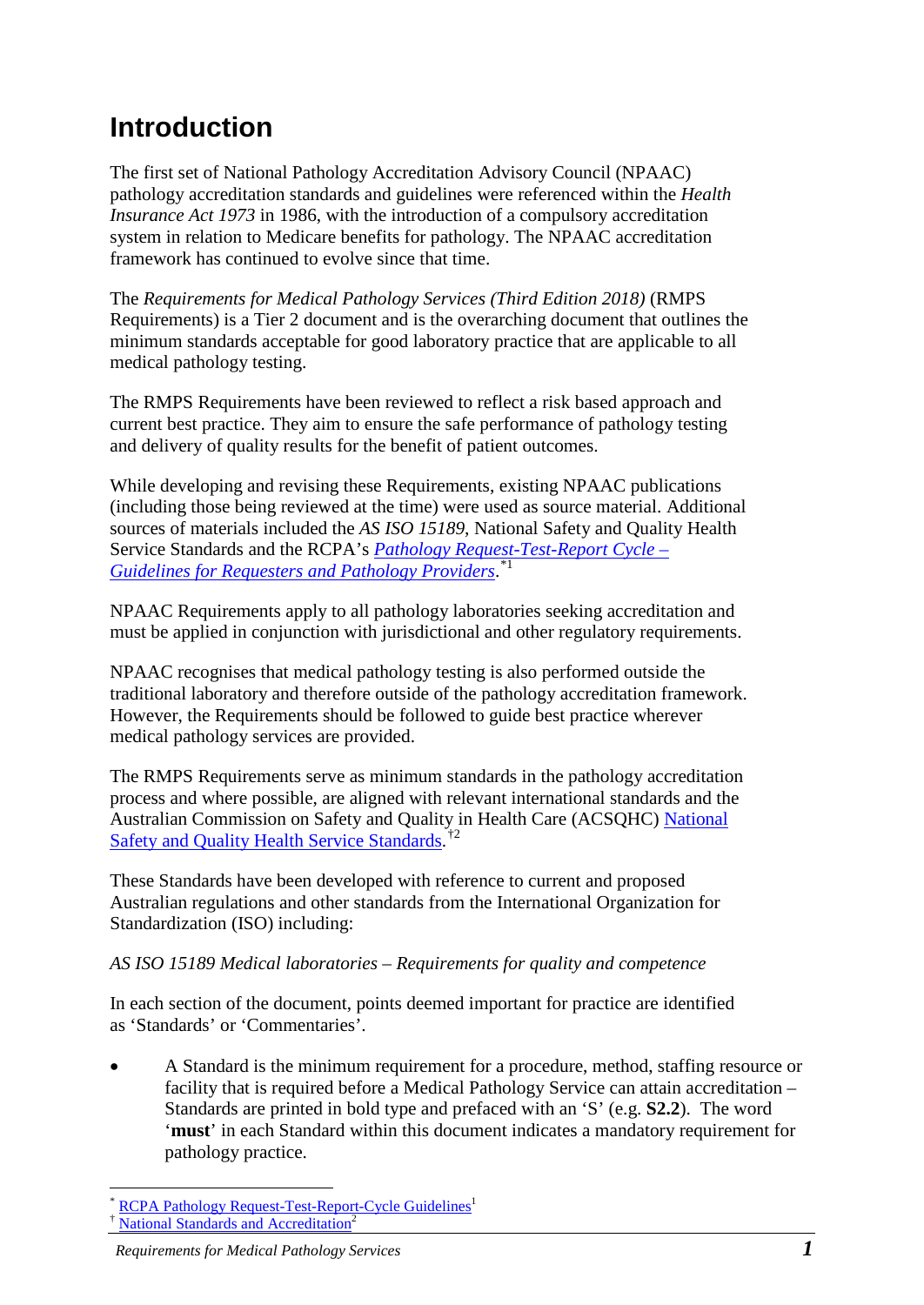• A Commentary is provided to give clarification to the Standards as well as to provide examples and guidance on interpretation. Commentaries are prefaced with a 'C' (e.g. C1.2) and are placed where they add the most value. Commentaries may be normative or informative depending on both the content and the context of whether they are associated with a Standard or not. Note that when comments are expanding on a Standard or referring to other legislation, they assume the same status and importance as the Standards to which they are attached. As a general rule, where a Commentary contains the word '**must**' then that Commentary is considered to be **normative**.

Please note that any appendices attached to this document may be either **normative** or **informative** and should be considered to be an integral part of this document.

Please note that all NPAAC documents can be accessed at [Department of Health.](http://www.health.gov.au/internet/main/publishing.nsf/Content/health-npaac-publication.htm)

While this document is for use in the accreditation process, comments from users would be appreciated and can be directed to:

| <b>NPAAC</b> Secretariat                | Phone:   | $(02)$ 6289 4017         |
|-----------------------------------------|----------|--------------------------|
| Diagnostic Imaging and Pathology Branch | Fax:     | $(02)$ 6289 4028         |
| <b>Medical Benefits Division</b>        | Email:   | <b>NPAAC</b> Secretariat |
| Department of Health                    | Website: | Department of Health     |
| GPO Box 9848 (MDP 851)                  |          |                          |
| <b>CANBERRA ACT 2601</b>                |          |                          |

| Phone:   | $(02)$ 6289 4017            |
|----------|-----------------------------|
| Fax:     | $(02)$ 6289 4028            |
| Email:   | <b>NPAAC</b> Secretariat    |
| Website: | <b>Department of Health</b> |
|          |                             |

All providers of Medical Pathology Services must be familiar with and have access to, the current international standard AS ISO 15189 *Medical laboratories– Requirements for quality and competence* and to the National Safety and Quality Health Service Standards developed and maintained by the Australian Commission on Safety and Quality in Healthcare.

NPAAC Requirements have been developed with consideration of other national and international standards and endeavour to minimise any duplication of standards where possible.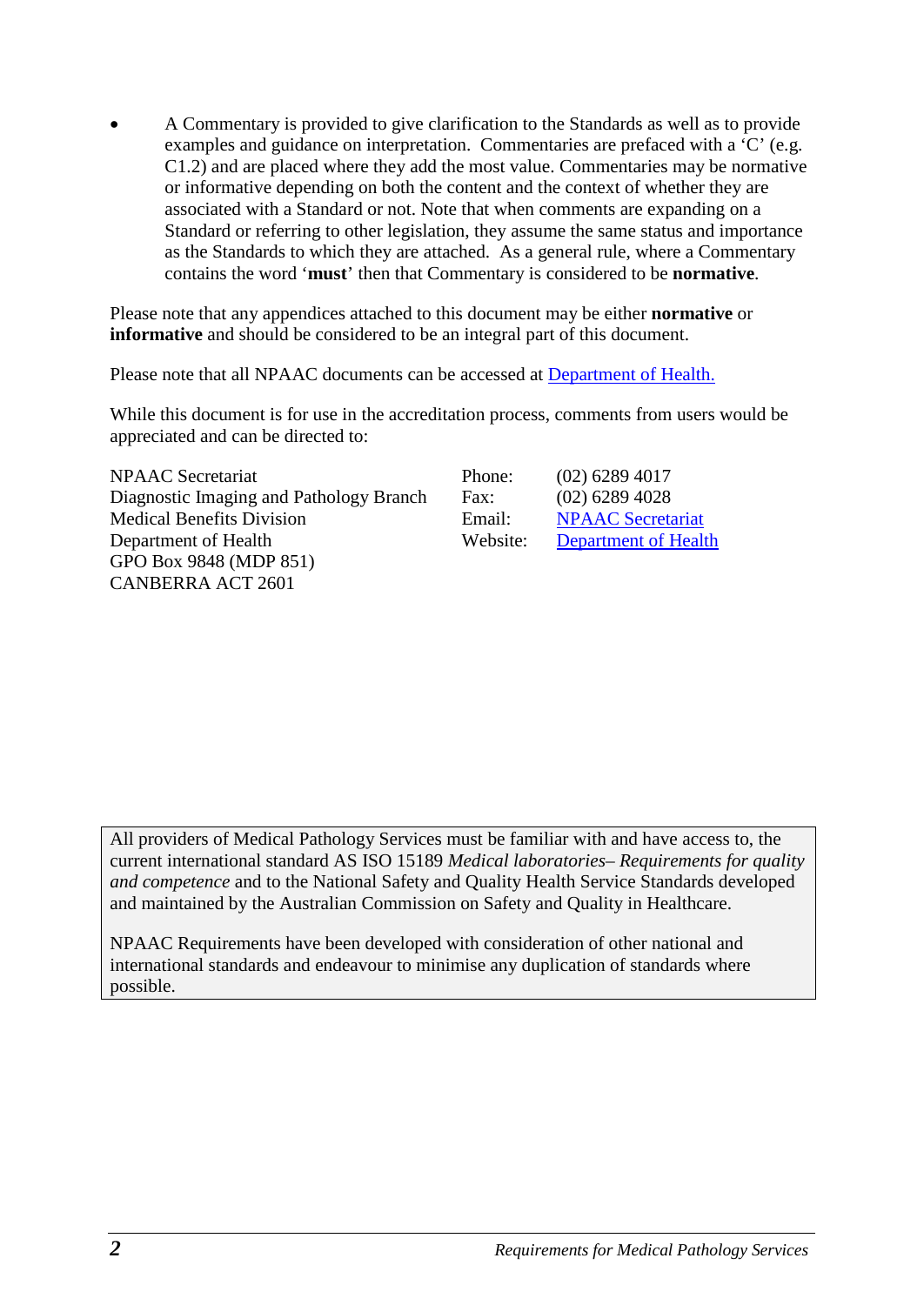### <span id="page-12-0"></span>**1. The Role of Standards in the Australian Pathology Accreditation Framework**

Pathology services are a vital clinical service that underpins Australia's high performing healthcare system. The important role of pathology was recognised with the introduction of a mandatory regulatory framework in 1986. The legislation under which NPAAC was established is aimed to ensure the safety of Australians undergoing pathology testing and to promote a consistent standard of practice through the development of quality standards for the purpose of accreditation.

NPAAC Standards are applicable within the Australian legal and regulatory framework and recognise the settings and models of service that exist in Australia. They also reference other national and international standards where they are suitable for application in the Australian context.

NPAAC applies a risk based approach to the pathology accreditation framework. This approach calls for a focus on areas of high potential risk and on the prevention of harm to patients and to the Australian public more broadly, and support of better health outcomes. The Standards are intended to provide minimum, evidence based standards for best practice in pathology.

NPAAC Standards reference other relevant national and international standards, such as those developed by the ACSQHC, and relevant ISO standards, in particular *AS ISO 15189: Medical Laboratories, requirements for quality and competence*.

Australian pathology laboratories **must** meet NPAAC accreditation standards that are specified in the *Health Insurance (Accredited Pathology Laboratories-Approval) Principles 2017* to achieve pathology accreditation and be eligible to receive Medical Benefits Schedule rebates for pathology services. Pathology laboratories are assessed to the NPAAC requirements by an independent assessing body.

### **S1.1 Where an NPAAC Standard exists, it must be met for the purposes of accreditation.**

### **S1.2 In the absence of an explicit NPAAC or referenced standard, the AS ISO 15189 Standard must be met for the purposes of accreditation.**

C1.2 A referenced standard has been developed to meet a special requirement in a field on medical testing by for example a pre-eminent specialist society. An example of this is seen in *Requirements for Transfusion Laboratory Practice* at C14.1(i).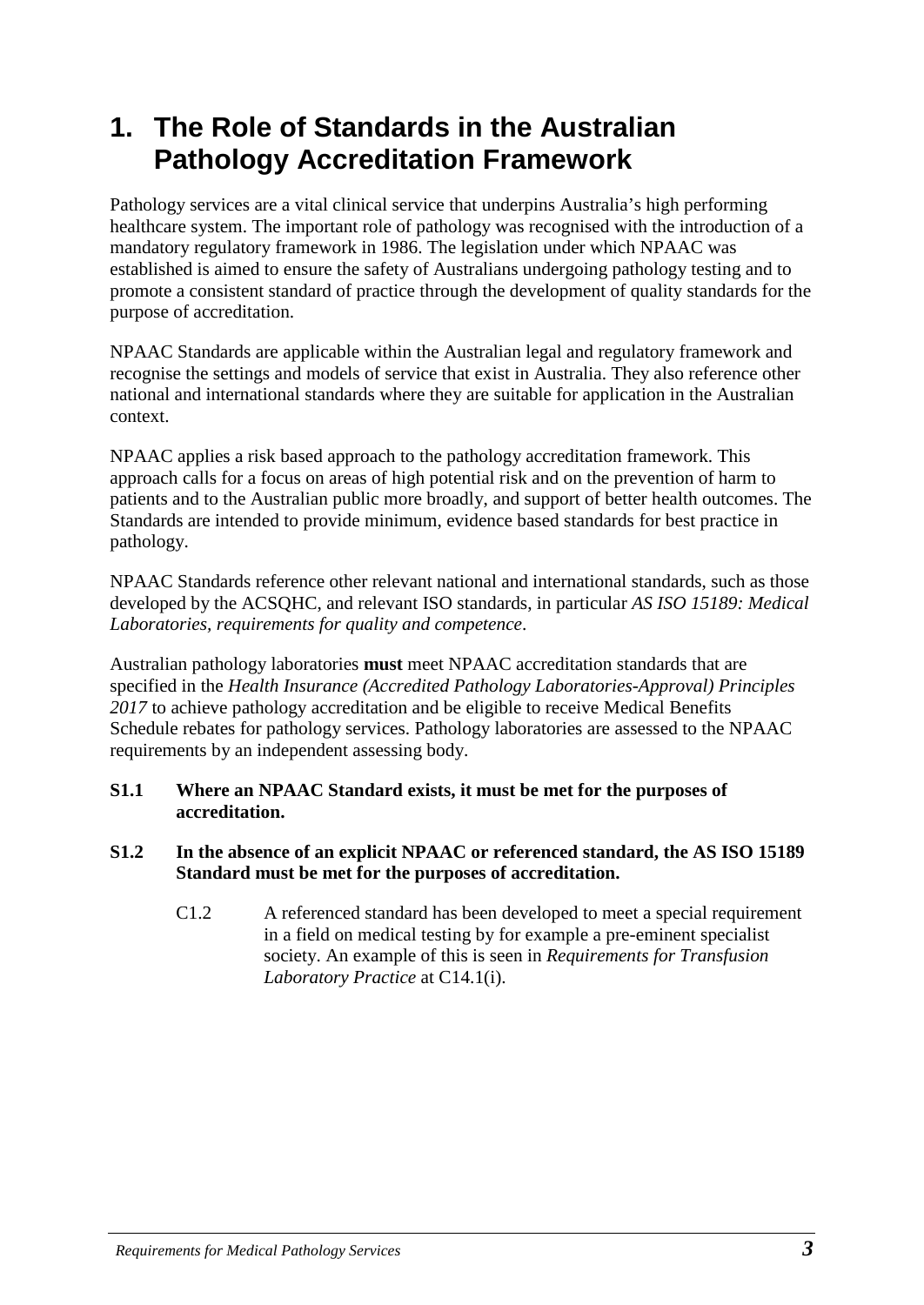### <span id="page-13-0"></span>**2. Ethical Practice**

### **S2.1 The wellbeing of patients and their rights must be primary consideration.**

- C2.1 The patient **must** be given the opportunity to provide and to be provided with information for the pre-analytical and post-analytical phases of the Request-Test-Report Cycle, for example the provision of information to the patient regarding the test process, associated costs, or when to expect [results.](http://www.medicalboard.gov.au/Codes-Guidelines-Policies.aspx) [‡](#page-13-1)3
- **S2.2 Medical Pathology Services must have an open disclosure policy and procedure that allows for a discussion with a patient (and/or their support person(s)) about a patient safety incident that did result or may have resulted in harm to that patient.**
- **S2.3 Patients, their specimens and body parts must be treated with respect.**
	- C2.3 This Standard also applies to the deceased.

### **S2.4 Policies and procedures that define ethical standards of the Medical Pathology Service must be in place.**

- C2.4(i) These policies and procedures **must** address any commercial, financial or other influences that could adversely affect the provision of services, the quality of the work or bring into question the integrity of the Medical Pathology Service.
- C2.4(ii) Conflicts of interest **must** be assessed, managed and documented through a risk management tool.

### **S2.5 There must be a policy regarding informed consent and this must be consistent with jurisdictional requirements.**

- C2.5(i) Apart from autopsies ordered by the Coroner, written consent **must** be obtained from the next of kin, or relevant authority, for autopsy and specimen/body part retention. The patient may also give consent antemortem.
- C2.5(ii) Consent and/or ethical approval may be required for specimen/body part retention for research, quality activities, and education purposes. In this context it is recognised that de-identified specimens are retained and used for quality assurance purposes.
- C2.5(iii) It is inferred that informed consent has been obtained from the patient by the referring practitioner when the patient allows the collection or procedure to be carried out. For some tests specified in technical documents, it is the requesting practitioner's responsibility to obtain written informed consent.
- C2.5(iv) Consent should also include informed financial consent.

### **S2.6 The privacy and confidentiality of patients' personal information must be maintained at all times.**

<span id="page-13-1"></span> <sup>‡</sup> Medical Board of Australia *[Good Medical Practice: A Code of Conduct for Doctors in Australia](http://www.medicalboard.gov.au/Codes-Guidelines-Policies.aspx)<sup>3</sup>*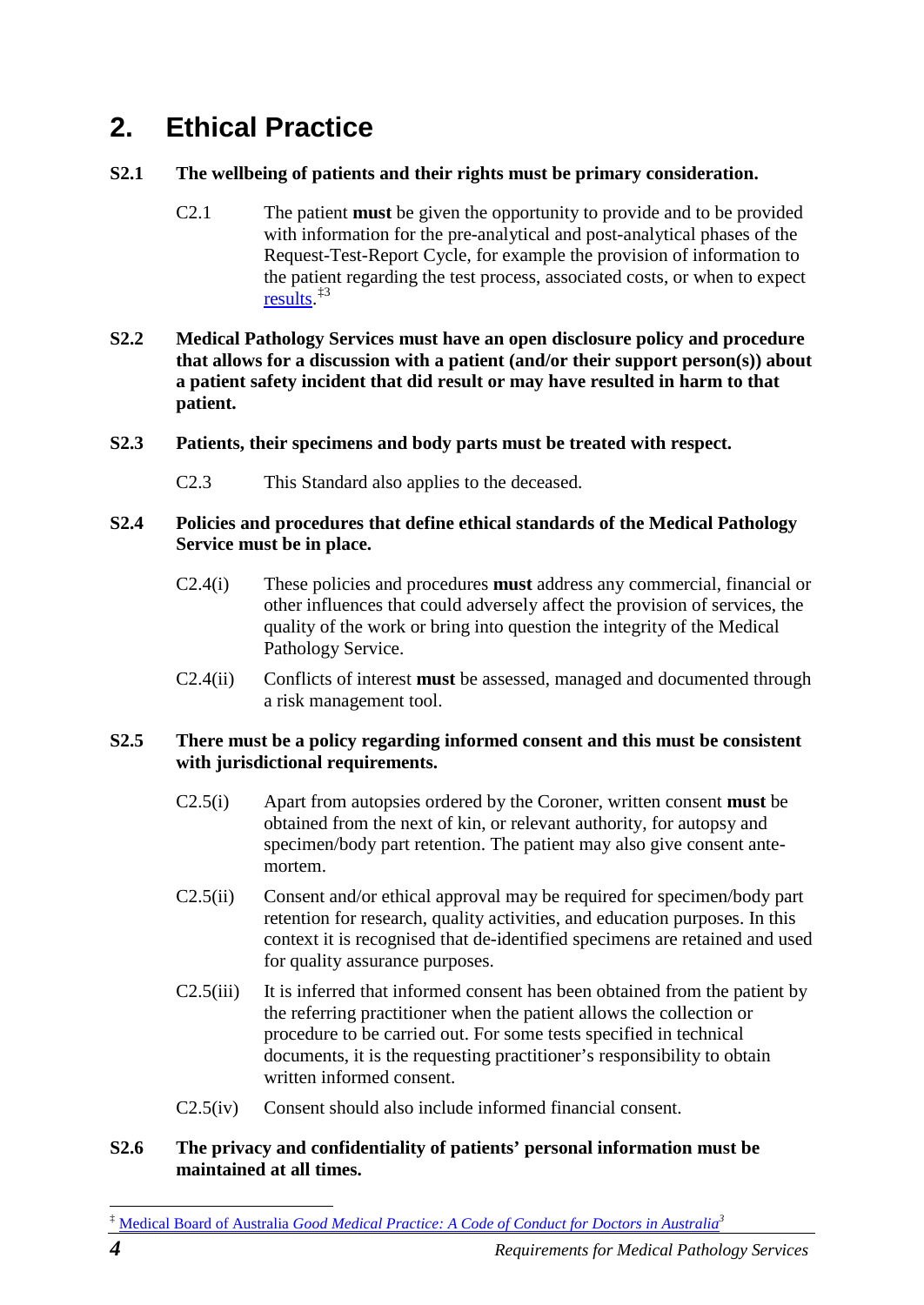- **S2.7 The designated person is responsible for implementing procedures to ensure the ongoing availability and integrity of materials and records in the event of closure of their practices' in accordance with current relevant state and territory legislation.**
- **S2.8 The designated person is responsible for ensuring the on-going availability and integrity of materials and for providing storage for pathology records in the event of amalgamation or merger of a Medical Pathology Service in accordance with current relevant state and territory legislation.**
- **S2.9 Medical Pathology Service providers must make health information available to another health service provider at the request of the patient, or the request of a health professional acting for, or on behalf of, the patient.**
	- C2.9(i) In the event of closure of a Medical Pathology Service or death of the proprietor, the receiver or estate **must** ensure compliance with the relevant state and territory legislation in relation to retention of records and [materials.](http://www.health.gov.au/internet/main/publishing.nsf/Content/health-npaac-publication.htm)<sup>[§](#page-14-0)</sup>
	- C2.9(ii) The designated person **must** develop a contingency plan for the retention of materials and records in the event of future closure or amalgamation.

<span id="page-14-0"></span> <sup>§</sup> [Requirements for the Retention of Laboratory Records and Diagnostic Material \(Seventh Edition 2018\)](http://www.health.gov.au/internet/main/publishing.nsf/Content/health-npaac-publication.htm)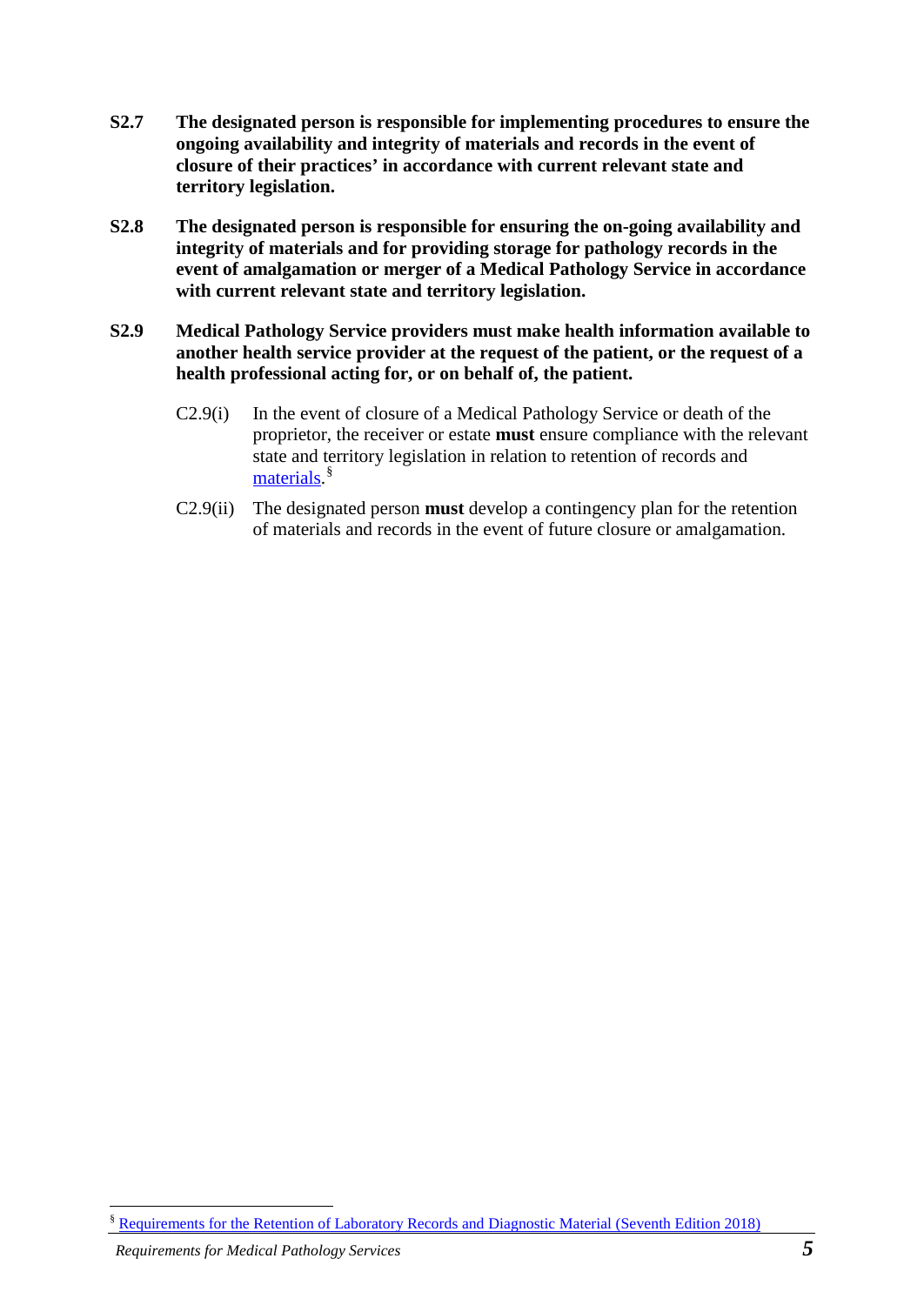### <span id="page-15-0"></span>**3. Risk Management**

Contemporary international governmental regulatory practice supports a risk based approach to regulation. This approach calls for a focus on preventing harm and promoting better health outcomes. This is done by prioritising a review of processes that are not compliance focussed. This approach supports the attainment of the overall objectives of the legislative mandate. It also acts as a tool for prioritisation and the allocation of resources by the regulated entity and the accrediting body.

- **S3.1 Medical Pathology Services must identify key risks to patient safety, collect data and monitor the performance of the Medical Pathology Service in managing these risks (see** *Appendix A***).**
- **S3.2 Medical Pathology Services must demonstrate that there is a regular review of potential risks, and adverse incidents to patients generated by failures in the pathology request-test-report cycle and that a proactive approach is taken to prevent harm and promote better outcomes.**
	- C3.2 Compliance with a particular standard is not required, however, there are many resources, including ISO  $31000^{\degree}$ , outlining the elements of a risk management framework. Successful risk management depends on the application of the risk management process to individual decisions.
- **S3.3 The Medical Pathology Service must demonstrate that evidence based measures are used to identify and address any failures, including in morphological disciplines that could potentially harm patients.**
	- C3.3 Medical Pathology Services **must** monitor the durability and success of these evidence-based measures.
- **S3.4 The risk management framework must include, or form part of, a Quality Management system.**

<span id="page-15-1"></span>**[ISO 3100: Risk Management](https://www.iso.org/iso-31000-risk-management.html)**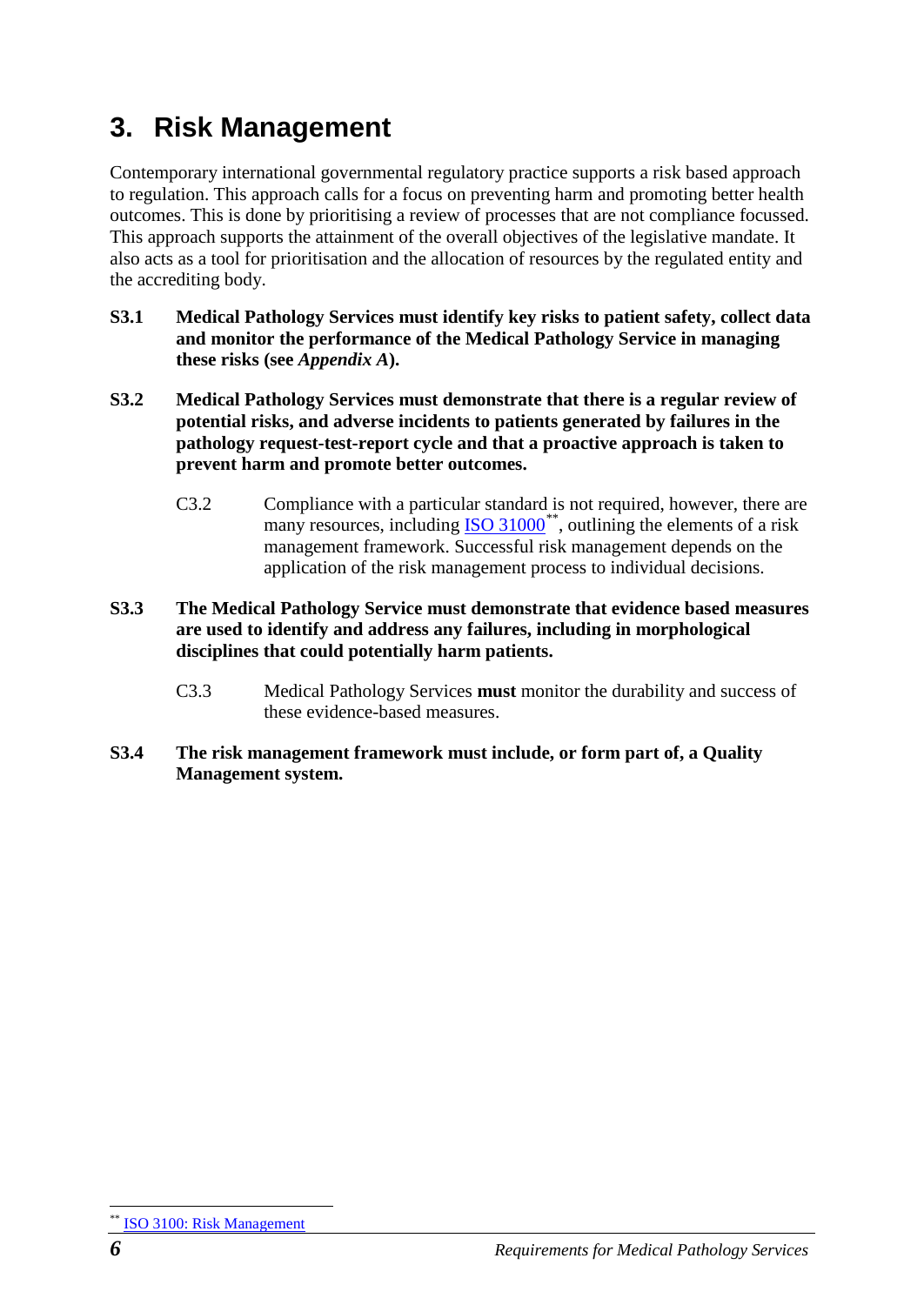### <span id="page-16-0"></span>**4. Clinical Governance**

These Requirements **must** be considered in conjunction with the Tier 3A document *Requirements for Supervision in the Clinical Governance of Medical Pathology Laboratories.*

Regardless of the organisational structure, the clinical governance structure must demonstrate clear accountability for the responsibility for supervision, and clear criteria and processes for the escalation and communication of incidents that may affect patient safety.

- **S4.1 The Medical Pathology Service must have a process of clinical governance that ensures patient safety and quality in the delivery of its services.**
- **S4.2 The Medical Pathology Service delivering the service must be able to be clearly identified by the requester and the patient.**
- **S4.3 All Medical Pathology Services must have a delegation procedure in place that clearly communicates delegated responsibilities.**
- **S4.4 The Medical Pathology Service must have an escalation protocol that defines significant events whereby the delegate notifies the designated person.**
- **S4.5 The designated person(s), who is a medical practitioner, under whose direction and control the Medical Pathology Service operates must be clearly identifiable and accessible, provide leadership to promote safe and ethical practice and must have the authority and competence to ensure and take active responsibility for:**
	- **(a) clinical governance**
	- **(b) policy setting and implementation**
	- **(c) the identification and management of risk**
	- **(d) the implementation and maintenance of the quality management system**
	- **(e) compliance with all NPAAC and jurisdictional requirements**
	- **(f) operational practices and staffing (including training)**
	- **(g) determining the range of tests provided, their methods and procedures while considering that the numbers processed are sufficient to maintain competence**
	- **(h) determining the suitability of referral laboratories**
	- **(i) regular review of the quality management systems, proficiency testing data, reports, and all aspects of performance**
	- **(j) provision of medical and scientific consultation**
	- **(k) procedures used and the tests performed being within the scope of the education, training, continuing professional development and experience of individual staff members**
	- **(l) determining work suitable to be performed outside normal working hours and that such work is performed by staff who are qualified, trained and competent to work in the absence of an on-site supervisor**
	- **(m) provision of a clearly defined process for contacting a supervisor who is not currently on site**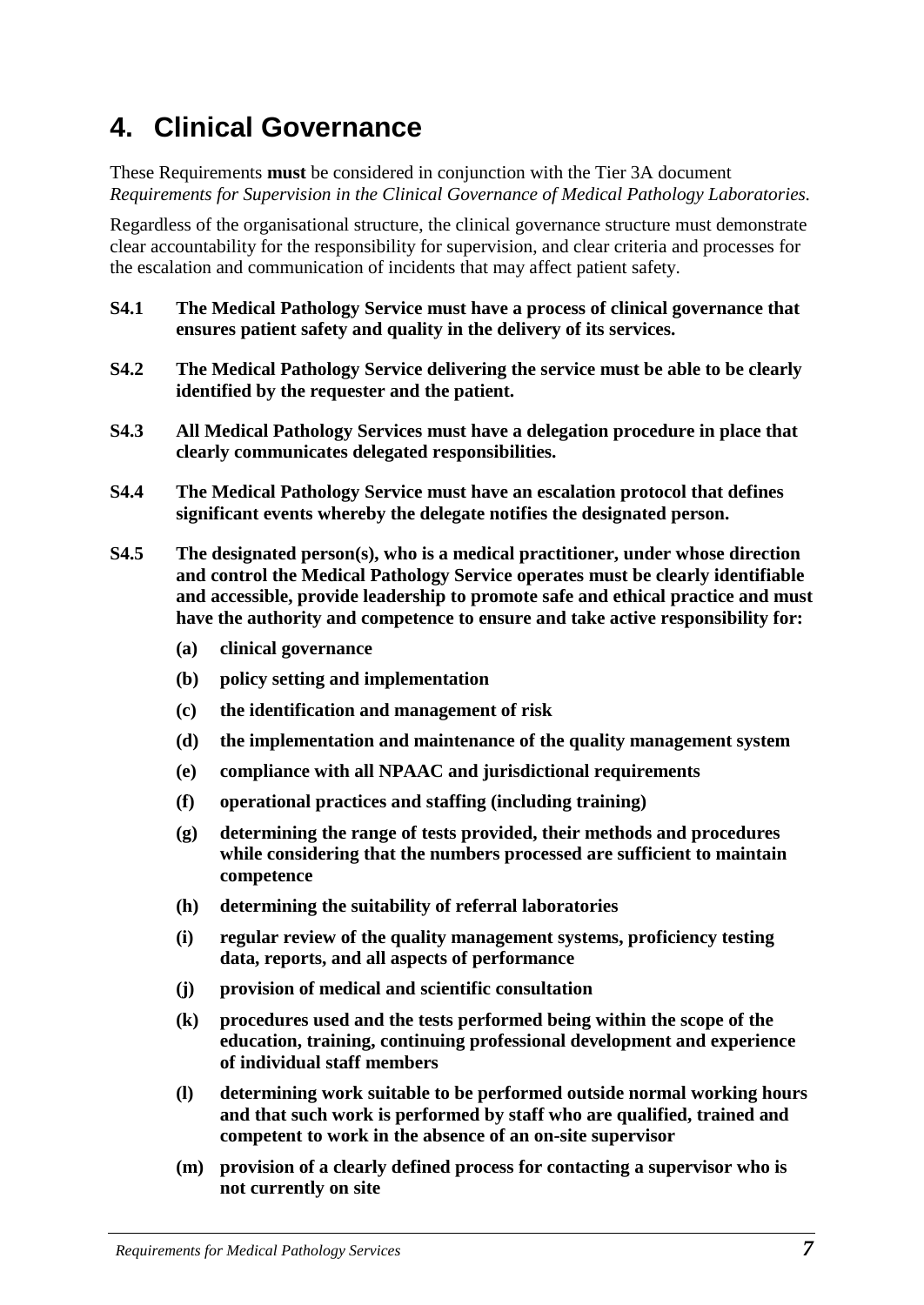**(n) ensuring the ongoing availability and integrity of materials and for providing storage for pathology records in the event of amalgamation or merger of a Medical Pathology Service.**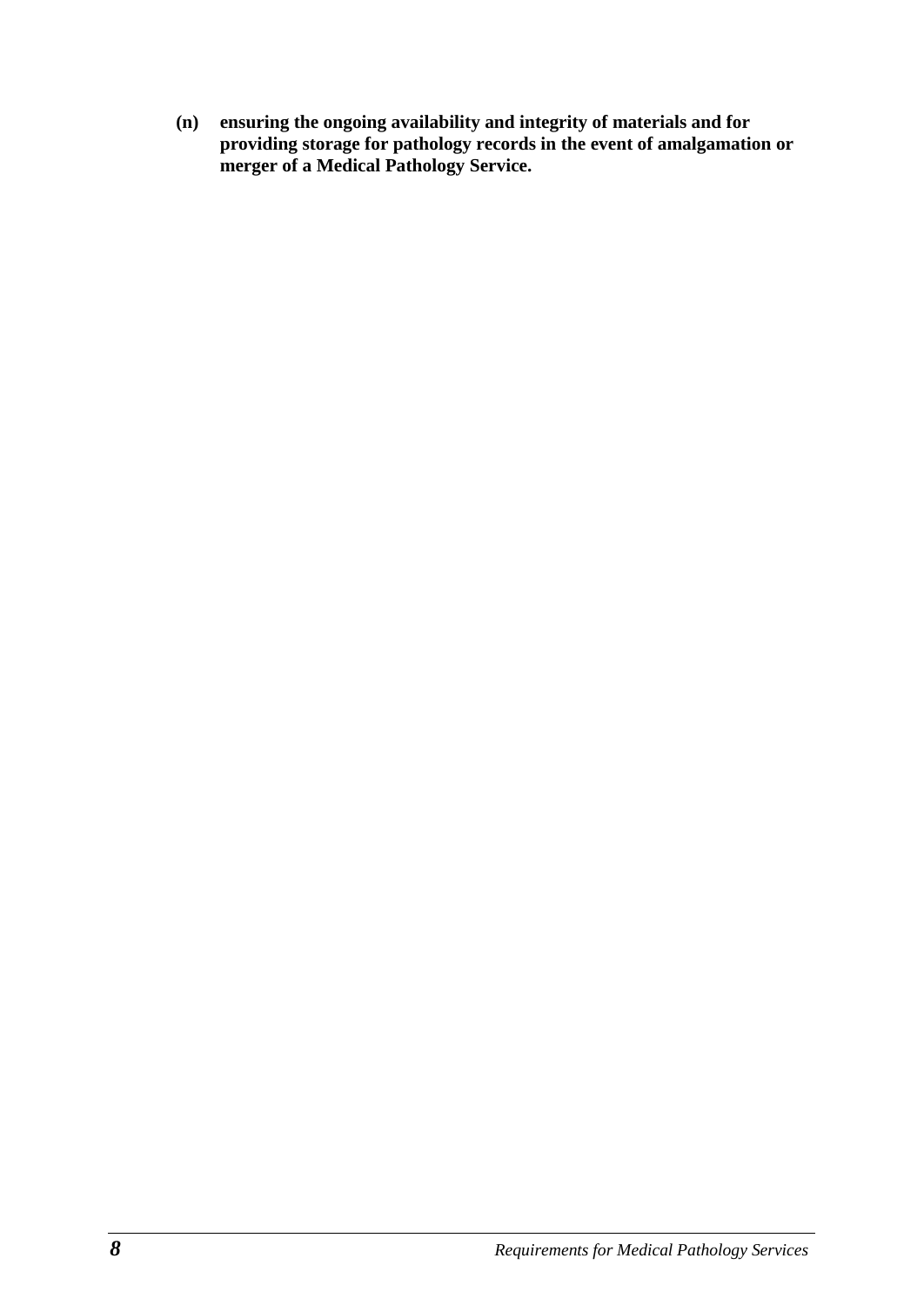## <span id="page-18-0"></span>**5. Quality Management**

Medical pathology services contribute to patient safety and improved clinical outcomes.

- **S5.1 The Medical Pathology Service must have a documented and monitored Quality System in place which ensures the safety of patients and contributes to improved patient outcomes.**
- **S5.2 The Medical Pathology Service must have a designated quality manager who shall have delegated responsibility and authority that includes:**
	- **a) ensuring that the quality management system is established, implemented and maintained**
	- **b) reporting to management of the Medical Pathology Service, at the level at which decisions are made on Medical Pathology Service policy, objectives, and resources, on the performance of the quality management system and any need for improvement**
	- **c) ensuring awareness of user requirements throughout the Medical Pathology Service.**

#### **S5.3 The effectiveness of the Quality System must be audited.**

#### **S5.4 The pathology services provided by laboratories must be evaluated.**

- C5.4(i) Where practicable, performance measures such as incident and error rates and turn-around times **must** be used for evaluation and improvement purposes.
- C5.4(ii) There **must** be protocols to facilitate feedback from patients and referrers and for the feedback to be used for evaluation and improvement purposes.
- C5.4(iii) There **must** be protocols for the redress of valid complaints. Complaints and the response to the complaint **must** be sighted by the delegated person in **S4.4.** Relevant events **must** be reported and escalated to designated person in **S4.4.**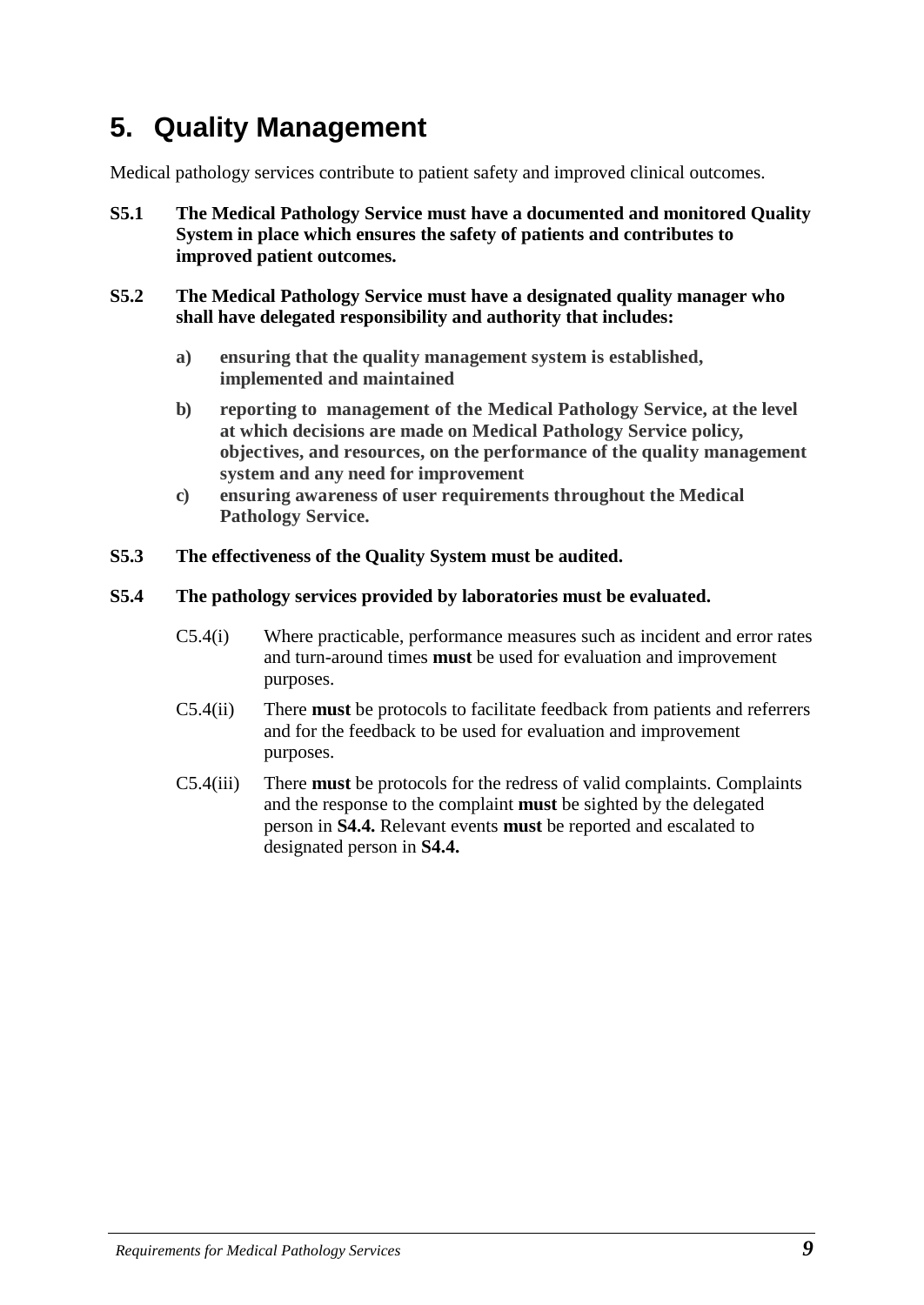### <span id="page-19-0"></span>**6. Personnel**

- **S6.1 There must be sufficient medical, scientific, technical and support staff who have the qualifications, training and competence to provide Medical Pathology Services consistent with the scope of accreditation.**
	- C6.1(i) Laboratories **must** ensure an appropriate scope of practice for Pathologists and Clinical Scientists for the scope of testing performed in the Medical Pathology Service and maintain such documentation.
	- C6.1(ii) All qualified staff involved in the provision of Medical Pathology Services **must** provide documented evidence of participation in continuing professional development commensurate with their role and responsibilities.
	- C6.1(iii) Staff **must** undertake relevant professional activities to enable them to maintain and update the skills required to undertake their individual responsibilities.
	- C6.1(iv) Where maximum workload measures are specified in technical documents, these **must** not be exceeded.
	- C6.1(v) Medical and scientific staff **must** participate in relevant peer review and assessment processes.
	- C6.1(vi) Medical Pathology Services **must** provide sufficient time and support for staff to undertake relevant professional development activities.
- **S6.2 The Medical Pathology Service must have a policy for the reporting of critical (high risk) results to the requesting practitioner.**
- **S6.3 The requesting practitioner must be able to obtain advice from the Medical Pathology Service on issues such as:**
	- **(a) patient preparation, the importance of clinical information and the adequacy of the specimen submitted**
	- **(b) the precision and accuracy of methods used**
	- **(c) the significance of results in relation to the Medical Pathology Service's reference values**
	- **(d) the scientific basis of the results**
	- **(e) any further investigations that may be helpful.**
- **S6.4 The Medical Pathology Service must have a policy outlining the escalation processes in relation to consultation by relevant clinical staff.**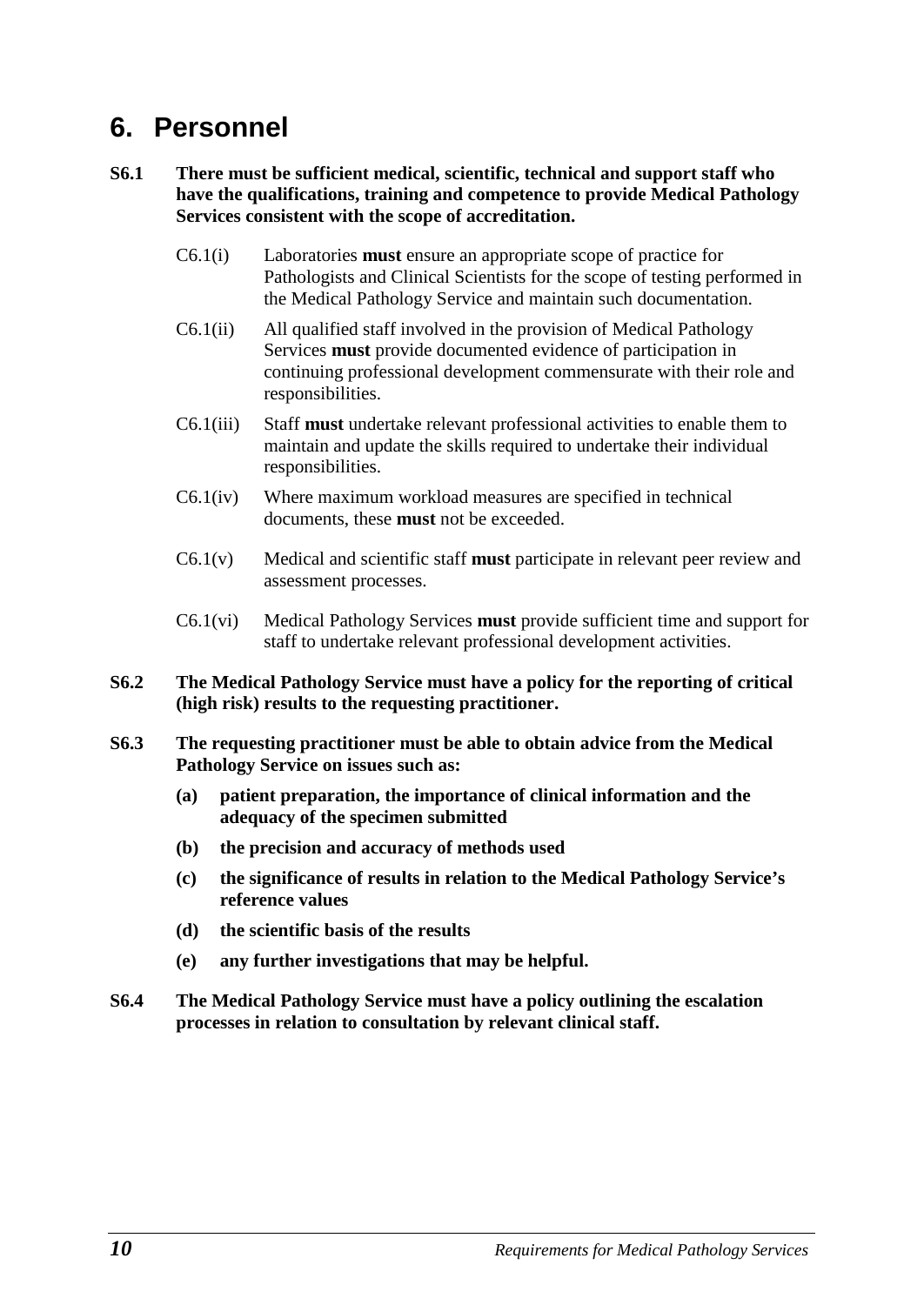### <span id="page-20-0"></span>**7. Facilities and Equipment**

### <span id="page-20-1"></span>**A. Premises**

#### **S7A.1 Medical Pathology Service premises must be clearly identified and suitable for all activities undertaken.**

- C7A.1 Approved Collection Centres **must** meet the NPAAC *Guidelines for Approved Pathology Collection Centres (Requirements for Medical Pathology Specimen Collection)*.
- **S7A.2 There must be designated space and facilities sufficient for the safe provision of the medical pathology services. This applies to all sectors of the Medical Pathology Service including testing areas, specimen collection, administrative and mortuary areas.**
- **S7A.3 Access to adequate and up to date educational resources for all staff in the individual pathology disciplines must be provided at the Medical Pathology Service.**
	- C7A.3 These resources may be textbooks, journals and electronic resources.

### <span id="page-20-2"></span>**B. Equipment**

The Tier 3 and Tier 4 NPAAC Requirements identify specific items of equipment. Laboratories must comply with the  $TGA$ 's IVD regulatory framework<sup> $\dagger$ †4</sup> and ensure that commercially supplied IVDs and in-house Class 1-3 IVD's are registered on the ARTG and report any adverse events.

- **S7B.4 Information about an adverse event resulting from the use of an IVD, including an in-house IVD, must be reported to the Medical Pathology Service designated person and to the TGA as soon as practicable but within the timeframes [specified.](https://www.tga.gov.au/reporting-adverse-events) [‡‡5](#page-20-4)**
- **S7B.5 Equipment must be "fit for purpose" and must be maintained to ensure functionality.** 
	- C7B.5 Reagents **must** not be used outside their expiry dates unless extension of their use has been validated.
- **S7B.6 Electronic information systems must be protected to ensure and maintain integrity of data and to prevent unauthorised access, alteration or destruction of data.**
	- C7B.6 Laboratories **must** mitigate the risk of electronic data becoming inaccessible due to software obsolescence.

<span id="page-20-3"></span><sup>&</sup>lt;sup>††</sup> Federal Register of Legislation<sup>4</sup>

<span id="page-20-4"></span><sup>&</sup>lt;sup>‡‡</sup> TGA Adverse Event Reporting<sup>5</sup>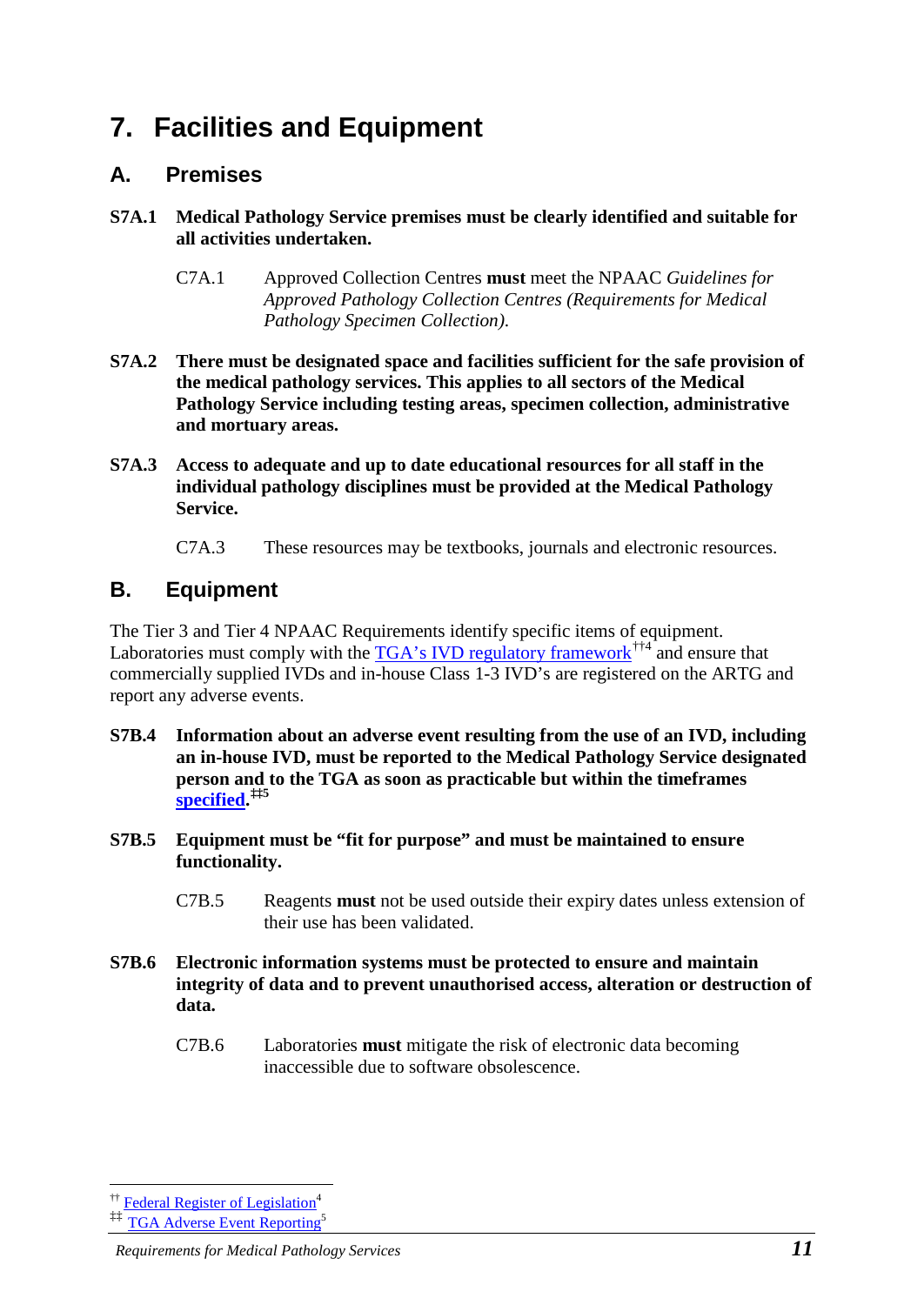## <span id="page-21-0"></span>**8. Request-Test-Report Cycle**

Clinical handover is the transfer of information, accountability and professional responsibility for the care of a patient or group of patients. Failure in handover is a major source of preventable patient harm and appropriate clinical handover will maximise patient safety. It is acknowledged that a key feature of effective clinical handover is a process that is standardised through effective, concise and comprehensive communication.

### <span id="page-21-1"></span>**A. Pre-Analytical**

It is recognised that not all specimen collections are done within the control of the Medical Pathology Service.

- **SA8.1 The Medical Pathology Service must ensure that pre analytical procedures and post analytical processes are part of the clinical handover between the Medical Pathology Service and the** [clinician](https://www.rcpa.edu.au/getattachment/cb14bc34-0a01-4c09-839c-614e098c84b6/Pathology-Request-Test-Report-Cycle-Guidelines.aspx)**. [§§2](#page-21-2)**
- **SA8.2 Specimens within the request test report cycle must be traceable at all times.**
- **SA8.3 Sufficient information must be available for requesting practitioners and patients about the services provided and both parties must be advised about any prerequisites for testing.**
- **SA8.4 Provision of Medical Pathology Services must be in response to a documented request identifying the patient, the requesting practitioner, the tests requested and any relevant clinical information provided (e.g. any medication history, family history, ancestry).**
	- CA8.4(i) Where there are several different identifiers for the one patient (e.g. baby of . . . , unknown patients, change of maiden to married name, multiple medical record numbers), there **must** be a policy relating to the merging or linkage of the patient data.
	- CA8.4(ii) A request may be made verbally by a requestor for further testing when the specimen is already present in the laboratory. In these cases, the nature and time of the request **must** be recorded. A confirmatory documented request **must** be received.
	- CA8.4(iii) Where a Medical Pathology Service offers direct-to-consumer testing, the testing **must** be performed within a documented risk management framework.

Accurate patient identification and specimen labelling are crucial to patient safety. Failure to comply with these requirements is a significant cause of patient morbidity and occasionally mortality.

<span id="page-21-2"></span> <sup>§§</sup> [Australian Commission on Safety and Quality in Health Care Standards -](https://www.safetyandquality.gov.au/our-work/national-standards-and-accreditation/) Communicating Patient Safety  $Standard<sup>2</sup>$  $Standard<sup>2</sup>$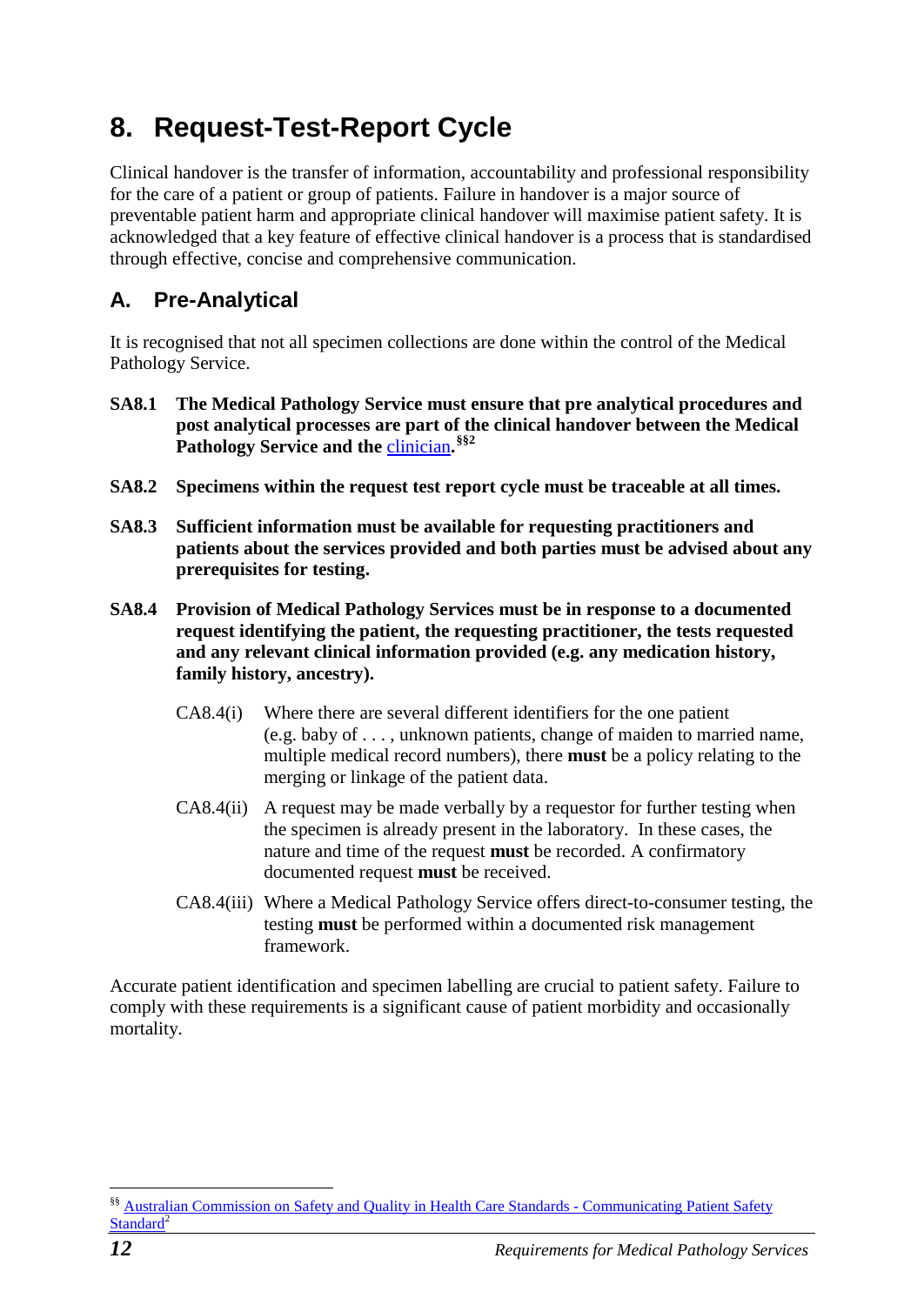#### **SA8.5 Specimen collection must be performed with accurate identification of the patient and labelling of specimens in accordance with written protocols.**

- CA8.5(i) Where the request has been transmitted electronically, there **must** be a documented protocol indicating how the patient is to be identified at the point of collection.
- CA8.5(ii) The identity of the person collecting the primary sample **must** be traceable in the Medical Pathology Service records.
- CA8.5(iii) When identifying the patient, three identifiers **must** be used on the request form. This also applies to unidentifiable and unconscious patients who will need a unique medical record number and two other descriptors e.g. head injury and motorbike accident.
- CA8.5(iv) When labelling the patient's specimen, two identifiers **must** be used or three identifiers where practicable.
- $CAS.5(v)$  If there is discordance between the identifiers on the request form and the specimen label there **must** be a documented process for reconciliation and managing of potential risks to patient safety.
- CA8.5(vi) The specimen **must** be labelled in the presence of the patient and, if possible, the patient identifiers should be confirmed by the patient.
- CA8.5(vii) The identifiers **must** include the patient's full name and at least one of either date of birth or unique record number. Additional identifiers may be the unique accession number or patient address. Alternative identifiers may be used in special circumstances, such as when patients are to remain anonymous.
- CA8.5(viii) Where patients collect their own specimens, they **must** be provided with instructions in accordance with the collection instructions manual.
- CA8.5(ix) Where the Medical Pathology Service accommodates requests for patient de-identification, coding for identification processes **must** remain unique for the patient and must encompass at least a two-part system (similar to the patient's name and date of birth currently used); for example, a coded 'name' plus the correct date of birth. The same 'code' **must** be used for each patient at subsequent consultations.
- $CAS.5(x)$  If a coded name is used, Standard Australian English alphabet and Arabic numerals should be used in codes, with no spaces between letters or numbers (as spaces may get moved or left out, creating difficulties in finding a person's code in the Laboratory Information System). Non-standard alphabetical letters should be avoided. Symbols should be avoided in patient coded identities. Arabic numbers should be written clearly to avoid confusion (e.g. O and 0, 1 and 7, Z and 2).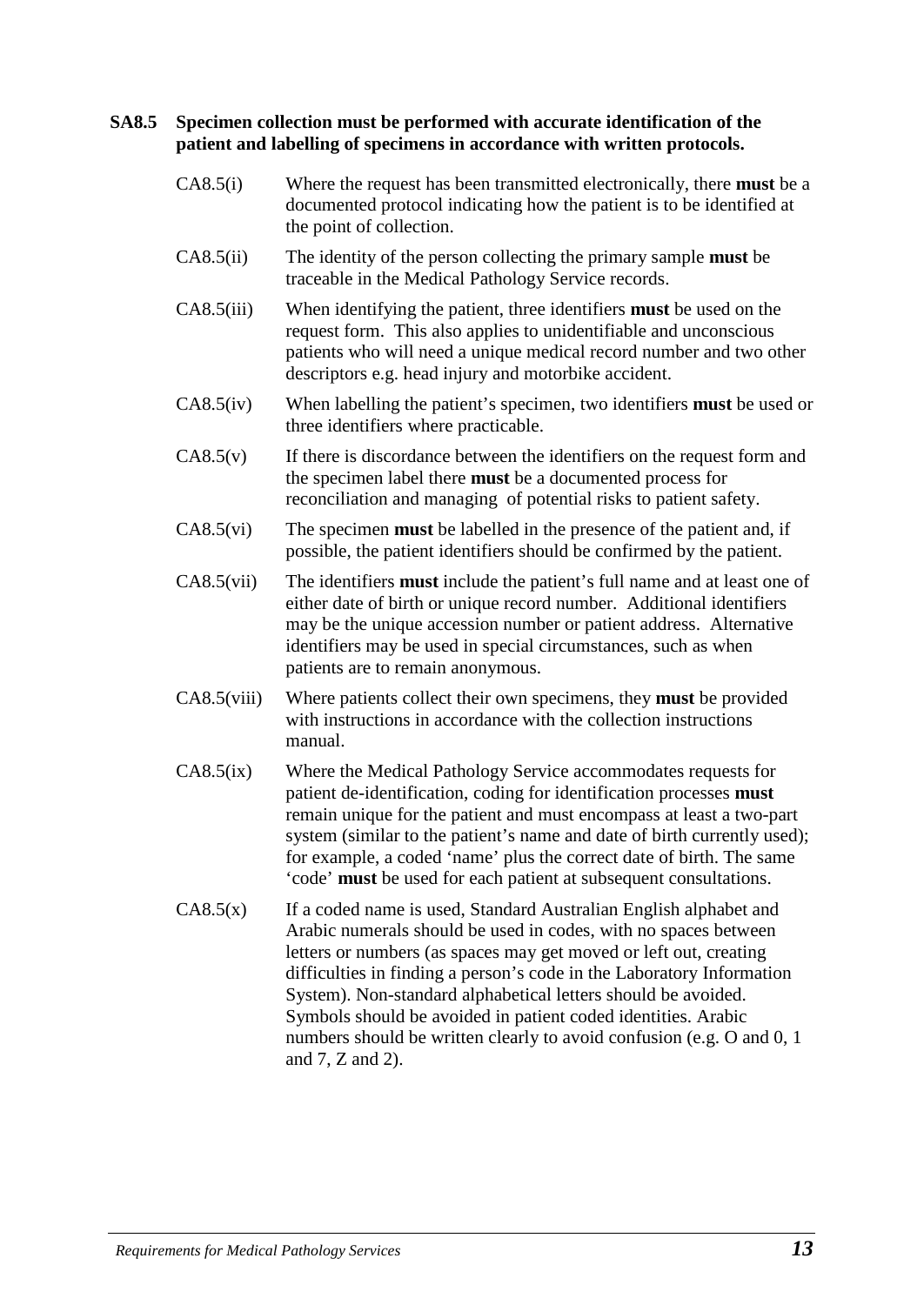#### **SA8.6 The Medical Pathology Service records must include:**

- **(a) three patient identifiers**
- **(b) sex**
- **(c) date and time of collection (where supplied)**
- **(d) date and time of receipt in the Medical Pathology Service**
- **(e) anatomical site of tissue specimens**
- **(f) type of specimen (e.g. urine, joint aspirate)**
- **(g) clinical status of patient (e.g. fasting), where required**
- **(h) specimen characteristics that may provide information relevant to interpretation of results (e.g. haemolysis)**
- **(i) informed consent where required by legislation or NPAAC requirements**
- **(j) the name of the requester and provider number or practice address.**
- **SA8.7 The Medical Pathology Service must have a written policy for the management of inadequately labelled specimens and incomplete request forms.**
- **SA8.8 Pathology specimens must be packaged and transported in a manner that ensures the integrity of the specimen and safety of the public***.*
- **SA8.9 The integrity of the specimen must be ensured before testing and before the release of test results.**
	- CA8.9 Examples of compromised integrity include haemolysis, partial clotting of anti-coagulated specimens, absence of or inadequate fixative for tissue specimens or leaking specimen containers.

### <span id="page-23-0"></span>**B. Analytical**

#### **SB8.1 Validated and/or verified recognised procedures must be used.**

- CB8.1(i) Validation and verification records **must** be available.
- CB8.1(ii) Tests that cannot be fully validated **must** only be performed where dictated by clinical necessity or public risk and where there is no reasonable access to an alternative validated test. For certain tests laboratories may need to seek advice from the relevant regulatory authority on how to access an unapproved in vitro diagnostic medical device.
- **SB8.2 There must be evidence to confirm comparability of patient results in a Medical Pathology Service or network of laboratories when results are produced by different methods and on different instruments.**
- **SB8.2 The analytical performance must meet the requirements for the clinical application of the assay.**
- **SB8.3 Test procedures must be documented, authorised, and available in the work area in which they are used.**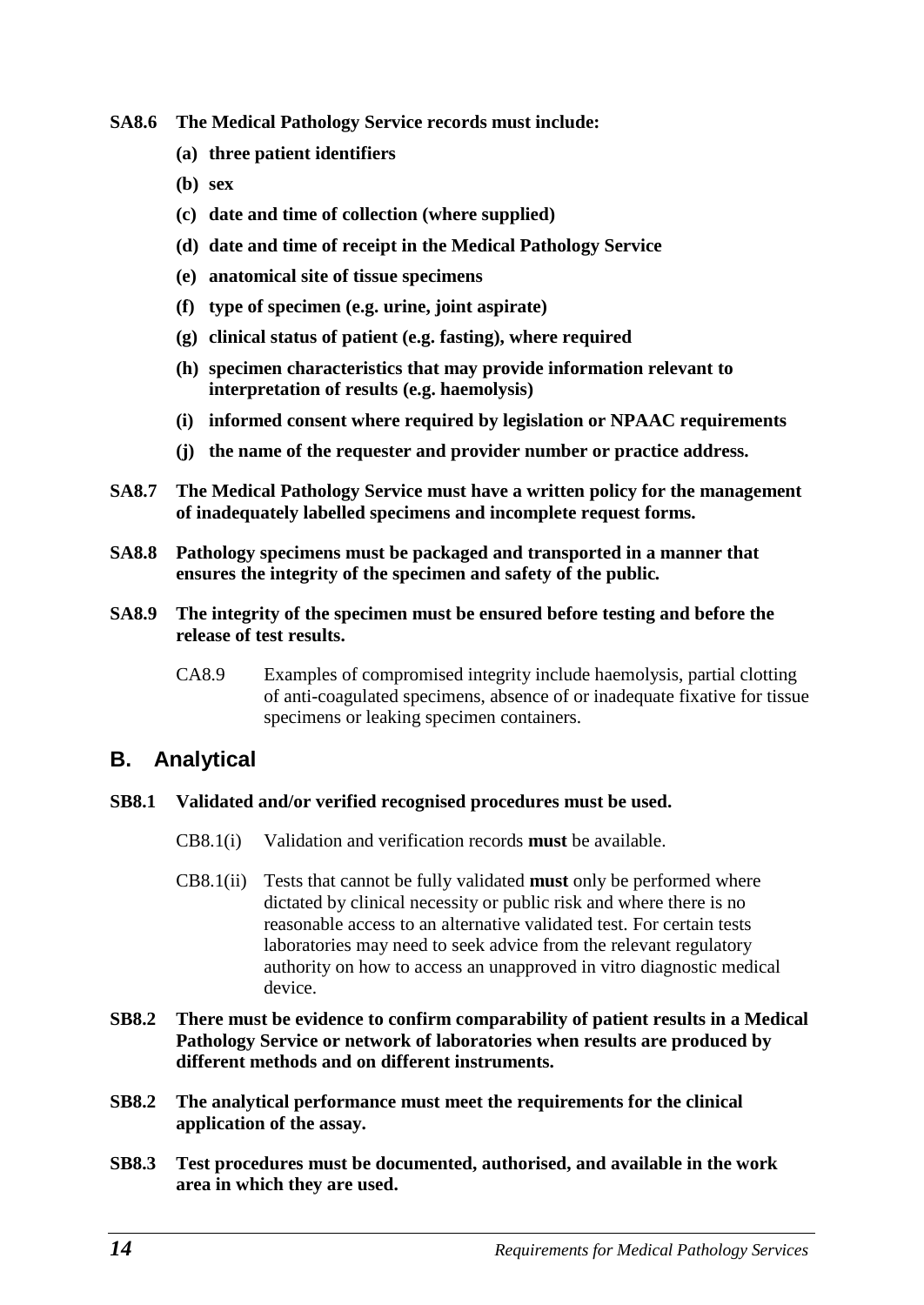#### **SB8.4 Acceptable test performance must be confirmed by the ongoing use of internal quality control material.**

- CB8.4(i) There **must** be documented criteria for the acceptance of quality control. Any results and any action to be taken when these are unacceptable **must** be documented.
- CB8.4(ii) Where internal quality control material is available, it **must** be included in the test system in a manner as close to a patient specimen as possible.
- CB8.4(iii) Where internal quality controls are not available, alternative mechanisms to ensure validity of testing **must** be carried out.

#### **SB8.5 The Medical Pathology Service must be enrolled, participate and perform to an acceptable standard in EQA programs that cover all testing methods performed where such programs are available.**

- CB8.5(i) Where EQA programs do not exist for a test method, the validity of the test results **must** be demonstrated by methods such as inter-laboratory comparisons or the analysis of reference material.
- CB8.5(ii) All staff performing Medical Pathology Services **must** participate in EQA programs in accordance with Medical Pathology Service's policy and according to their responsibilities. The policy **must** include frequency of participation.
- CB8.5(iii) To minimise risk across the entire test cycle, quality assurance includes extension beyond the analytical aspects of pathology testing into pre- and post-analytical areas**.**

#### **SB8.6 Non-concordant results must be investigated and the possible ramifications for patient specimen testing must be considered and appropriate actions taken.**

#### **SB8.7 Staff must be aware of factors that may give rise to uncertainty about a test result.**

CB8.7 There may be pre-analytical sources, software limitations, measurement uncertainty within numerical analytical processes, and post-analytical sources.

#### **SB8.8 Measurement uncertainty must be estimated for each test procedure where relevant and possible.**

- CB8.8 Where an estimation of uncertainty is not possible, then areas of uncertainty should be identified to minimise any potential risks.
- **SB8.9 The Medical Pathology Service must have evidence that its measurement uncertainties meet clinical requirements.**
- **SB8.10 Estimates of measurement uncertainty must be made available to requesters upon request.**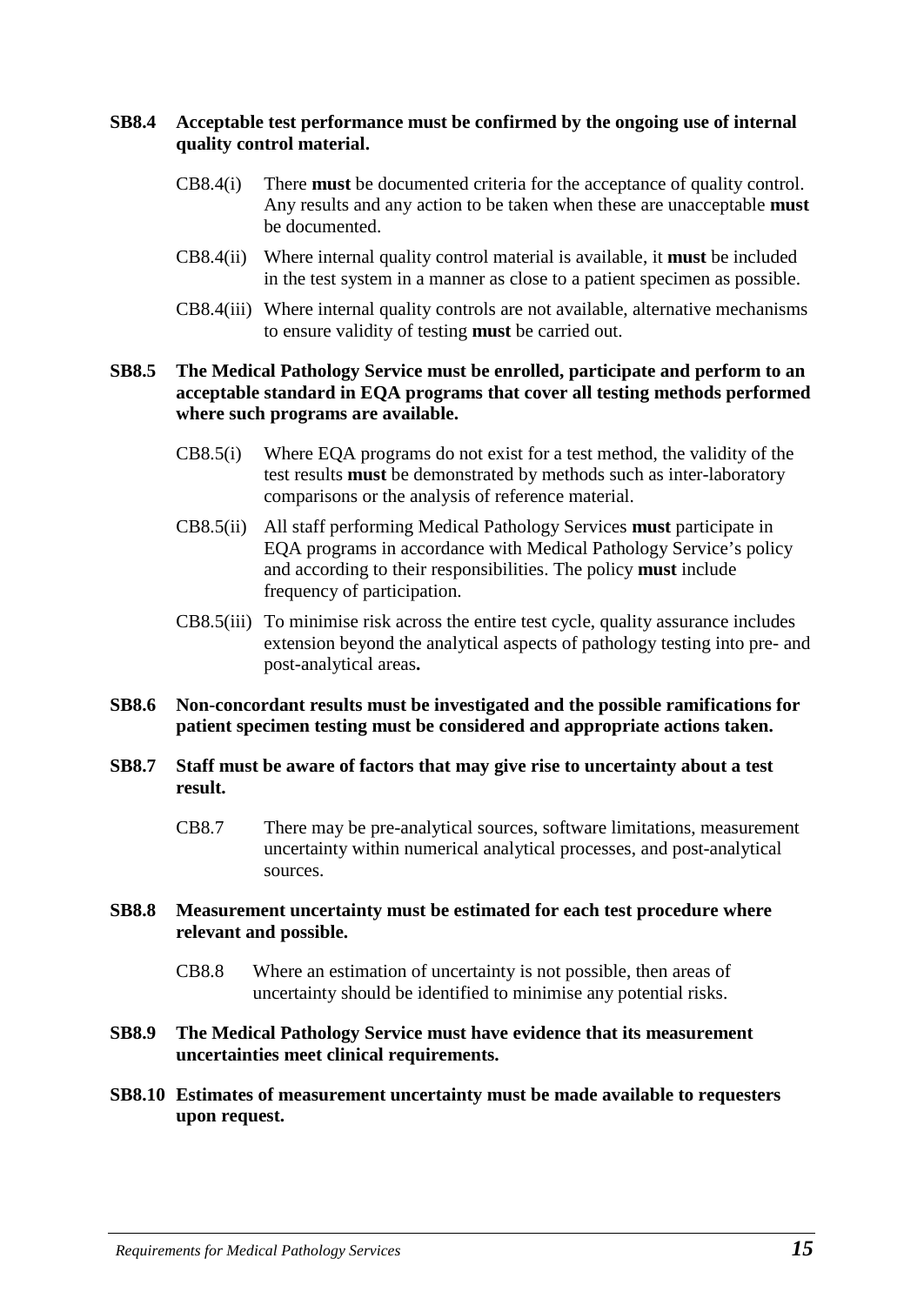### <span id="page-25-0"></span>**C. Post-Analytical**

Breakdown in the transfer of information or communication has been identified as one of the contributing factors in serious adverse events and is a major preventable cause of patient harm.

#### **SC8.1 There must be a documented policy for results from test procedures and specimen examinations.**

- CC8.1(i) The results **must** be verified to ensure that they are correct, evaluated against internal quality control, timely, clear and unambiguous, clinically relevant and traceable to the request form.
- CC8.1(ii) If a clinically non-validated test has been performed, the report **must** clearly indicate that the diagnostic validity has not been established.
- CC8.1(iii) Interpretative and additional comments may be added by identifiable authorised persons.
- **SC8.2 Pathology reports must contain:**
	- **(a) patient demographic data (e.g. name, sex, age)**
	- **(b) tissue or fluid tested (e.g. blood, serum, plasma) and, where relevant, its state (e.g. fresh, frozen, fixed)**
	- **(c) validated result data**
	- **(d) identity of the Medical Pathology Service issuing the report**
	- **(e) unique identifier for each sample episode such as accession number or other unique identifier to allow traceability**
	- **(f) identity of any referral Medical Pathology Service that performed part or all the testing**
	- **(g) all interpretive comments provided by the referral Medical Pathology Service**
	- **(h) date and time of report release.**
	- CC8.2(i) Provisional/interim reports **must** be issued according to documented policy and indicate their provisional nature.
	- CC8.2(ii) Structured reporting **must** be used where appropriate.
	- CC8.2(iii) Reports may be paper based or electronically submitted.
	- CC8.2(iv) Test reports should not be copied or reproduced except in their entirety.

### **SC8.3 Reports must be communicated in a clear, secure and timely manner to the requesting practitioner and to others delegated by the requesting practitioner responsible for the patient's immediate care and management.**

- CC8.3(i) Verbal reports **must** be given according to documented policy, which must include the name of the person providing and the person receiving the report, the date and time of the communication and a requirement for reading back the verbal report.
- CC8.3(ii) Verbal reports **must** be followed up with an electronic or hard copy as soon as possible.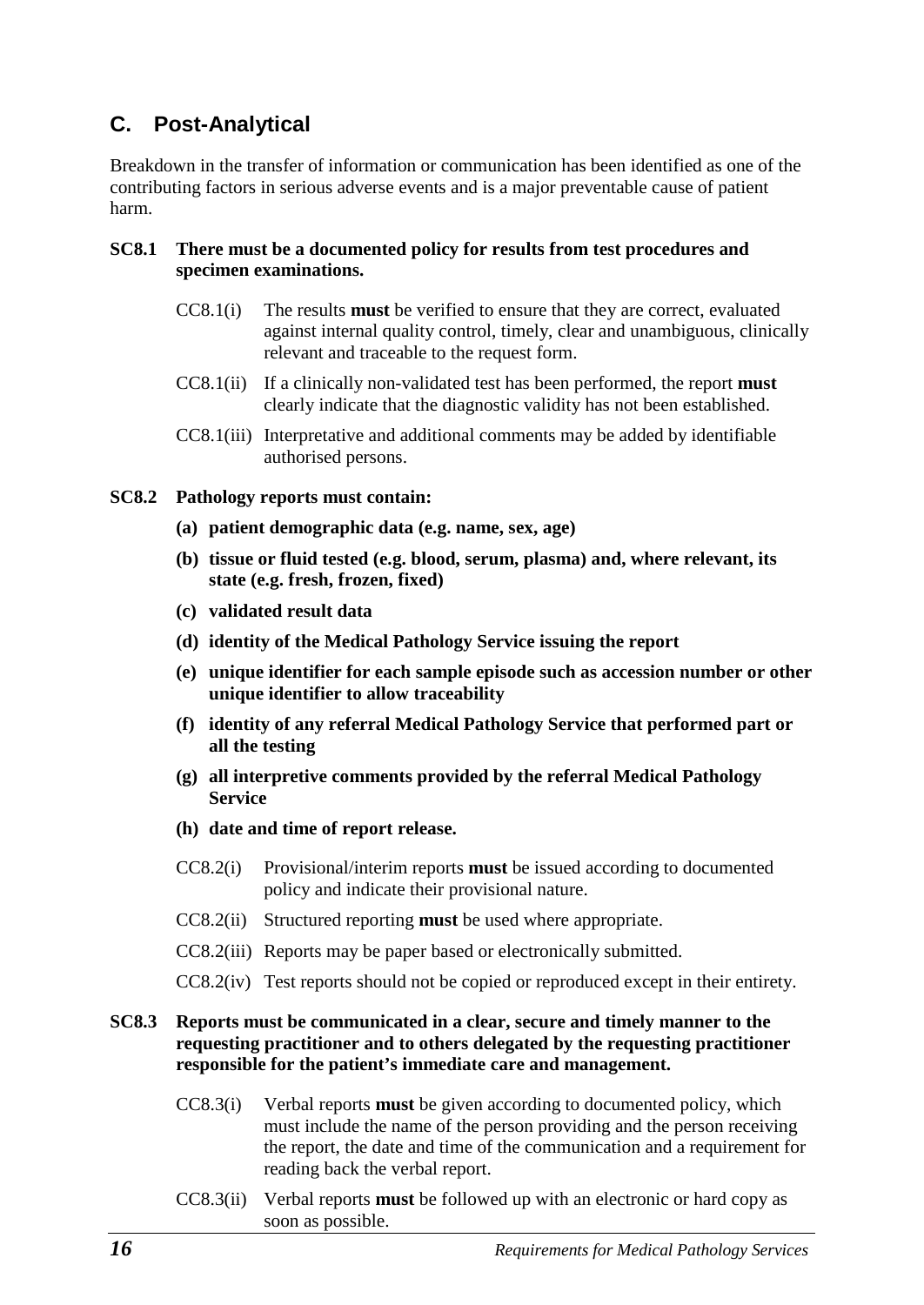- CC8.3(iii) The Medical Pathology Service **must** develop, in consultation with relevant referrers, a list of critical test results to be provided to those referrers.
- $CC8.3(iv)$  Where clinically significant results have the potential to have a serious immediate effect on the patient's safety and where the requesting practitioner or proxy cannot be contacted, then every effort **must** be made by the medical director, relevant pathologist or most senior responsible person to contact the patient to arrange management. Referring practitioners should be encouraged to provide after-hours contact numbers. A register of such after-hours contact details should be established.
- $CC8.3(v)$  Where clinically significant results have been verbally communicated to a requesting practitioner directly or through a third party, such as a practice nurse or receptionist, the urgency or significance of the results **must** be made clear.
- **SC8.4 Medical Pathology Services must have procedures for:**
	- **(a) the reporting of notifiable diseases in accordance with jurisdictional requirements**
	- **(b) reporting to disease registries.**
- **SC8.5 Medical Pathology Services must have documented procedures for the provision of test results directly to patients.**
- **SC8.6 Retention of patient data, specimens, test procedures and equipment records must comply with [NPAAC Requirements](http://www.health.gov.au/internet/main/publishing.nsf/Content/health-npaac-publication.htm)[\\*\\*\\*](#page-26-0) and jurisdictional requirements.**
- **SC8.7 Disposal of biological material from pathology testing must comply with jurisdictional regulations and the organisation's waste management policy.**

<span id="page-26-0"></span><sup>\*\*\*</sup> [Requirements for the Retention of Laboratory Records and Diagnostic Material \(Seventh Edition 2018\)](http://www.health.gov.au/internet/main/publishing.nsf/Content/health-npaac-publication.htm)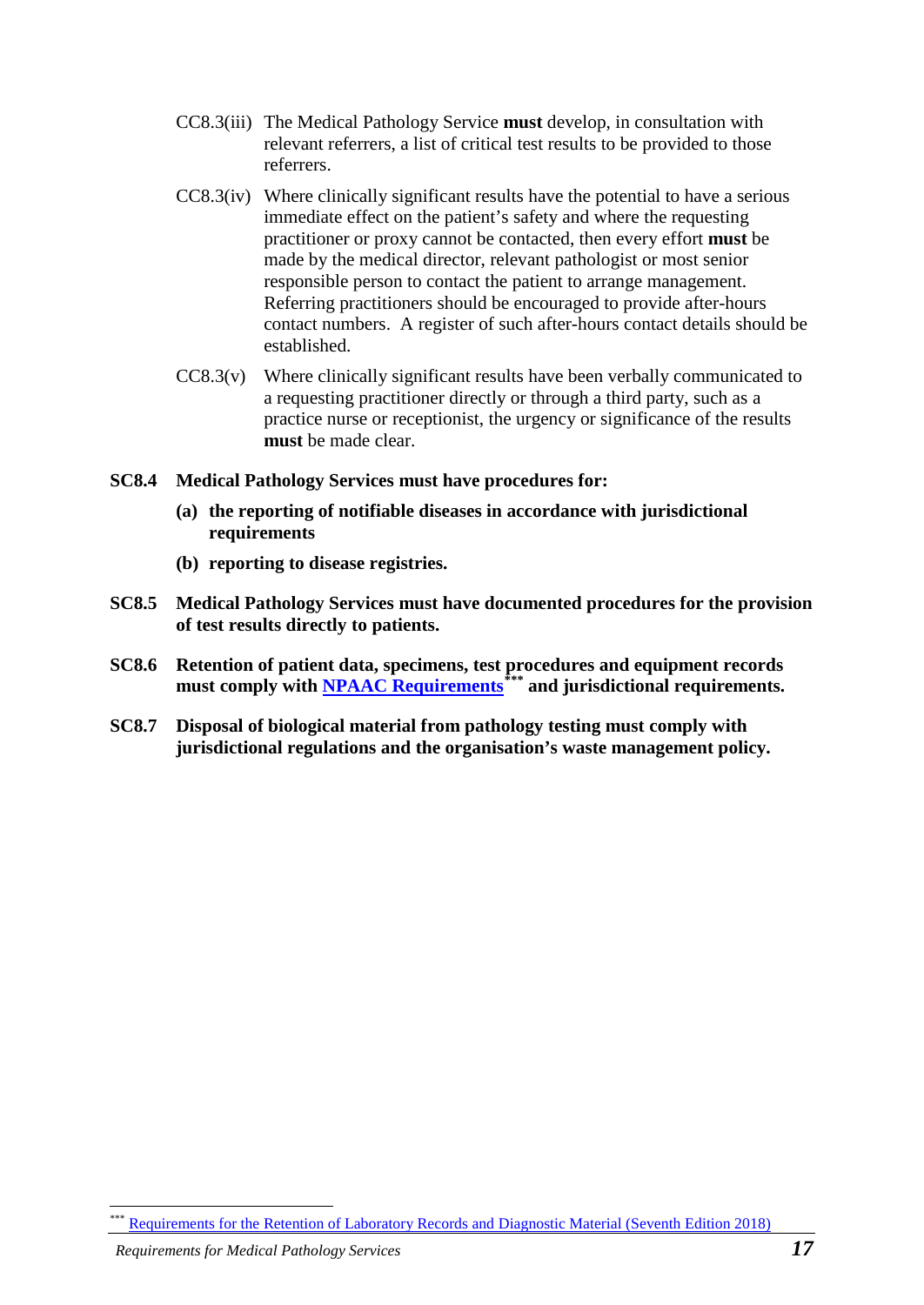### <span id="page-27-0"></span>**9. Send away tests**

It is recognised that the practice of referring patient specimens, in full or in part, from the original receiving Medical Pathology Service, to other testing Medical Pathology Service, within the same network, outside the same network or to other national jurisdictions or across borders, is associated with an increased risk of an error that may cause patient harm.

#### **S9.1 The referral laboratory performing testing on behalf of a referring laboratory must provide the referring laboratory with a copy of the results of the requested testing in a timely manner**

C9.1 The referring laboratory is responsible for providing the results of testing by the referral laboratory to the original requesting medical practitioner.

#### **S9.2 The Medical Pathology Service must have a policy and procedure in its Quality System to document and manage referred specimens.**

- C9.2(i) Measures of the performance of the send away testing **must** be monitored and actions taken to identify and reduce potential risks to patient safety.
- C9.2(ii) The quality system should address:
	- (a) quality assurance of the logistics process
	- (b) documentation of handover(s)
	- (c) specimen integrity
	- (d) specimen traceability
	- (e) accreditation status of the destination Medical Pathology Service
	- (f) turnaround times
	- (g) receipt of the report by the referring Medical Pathology Service
	- (h) receipt of the report by the referring medical practitioner
	- (i) the notification of critical (high risk) results.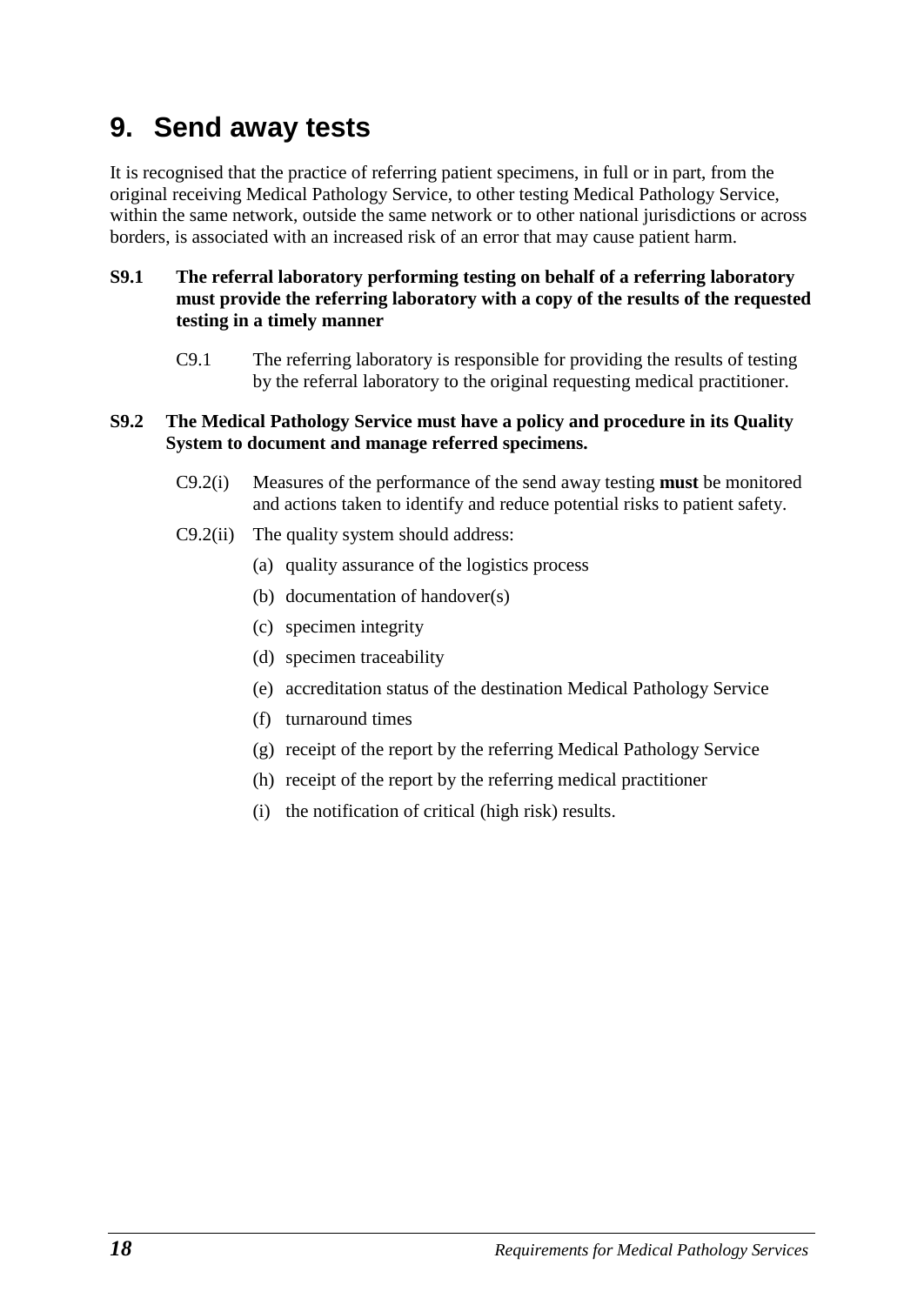## <span id="page-28-0"></span>**Appendix A Risk Assessment – Risk Points (Normative)**

The following risk points **must** be considered as part of a Medical Pathology Service's risk assessment to mitigate potential risks to the delivery of quality pathology services and patient safety.

- **1. Governance:** Clear governance structures will facilitate prompt corrective action where the accuracy, clinical utility or timeliness of testing has been compromised. They will also promote early notification to the referring doctor about test results or clinically significant events in the management of the patient.
- **2. Competency of staff:** Demonstrated ability to perform a task successfully and efficiently.
- **3. Patient identification:** Clear processes to allow unequivocal identification of the patient and promotes safe and timely testing.
- **4. Specimen integrity:** Processes that address common pre analytical issues, in particular specimen haemolysis, and promote safe and timely testing.
- **5. Specimen traceability:** Processes that enable the traceability of samples and promote the safety and timeliness of testing.
- **6. Specimen analysis:** Processes that address failures of Quality Control and promote safe and timely testing.
- **7. Verification, validation and documentation of methods:** Verification is the process of demonstrating the performance criteria to which the method has been validated can be met by the facility, prior to introducing into routine use. Method validation is the process of establishing the performance characteristics and limitations of a method, and the identification of the influences that may change these characteristics, and to what extent.
- **8. Quality Assurance:** Participation in Quality Assurance Programs, performance reviews and corrective actions where performance is unsatisfactory.
- **9. Reporting results:** Unambiguous reports, current best practice reporting, promote the safety of testing by facilitating timely and appropriate clinical interventions.
- **10. Turnaround times:** Turnaround times that allow timely decision-making promote good patient outcomes from testing.
- **11. Communication:** Processes that allow the communication of critical (high risk) results to clinicians, the management of confidential results, and privacy, promote the safety of testing.
- **12. Send away tests:** Risk management processes that address transport, handovers, specimen integrity, the quality of testing in the referral Medical Pathology Service, turnaround times and the delivery of reports to the referring doctor and the referring Medical Pathology Service improve the safety of testing.
- **13. Reviews of incidents:** Processes that investigate incidents with real or potential adverse outcomes for patients, take corrective actions, monitor the efficacy of these actions, and improve the safety of testing. Processes to identify, track and reduce diagnostic errors.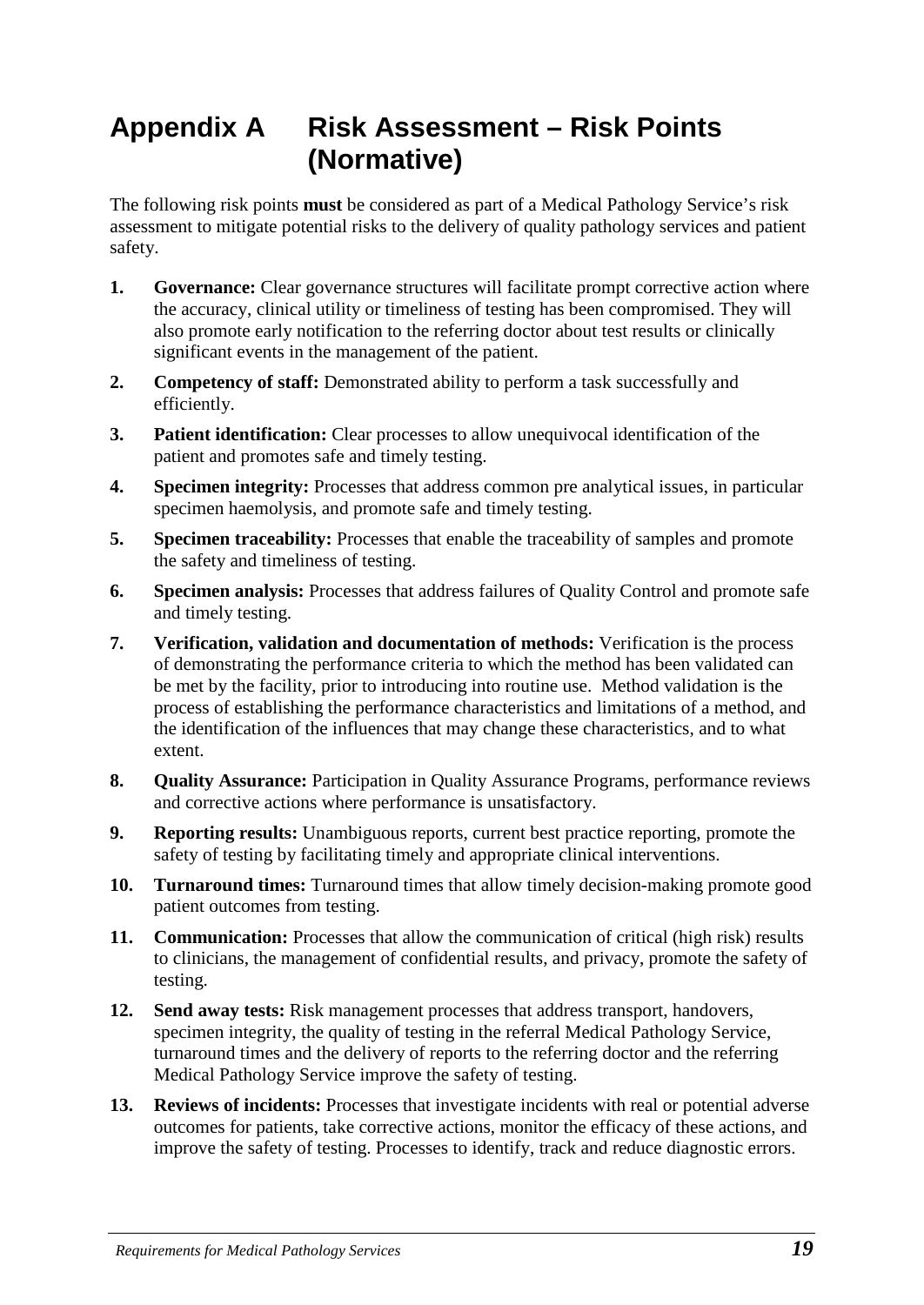### <span id="page-29-0"></span>**References**

- 1. Royal College of Pathologists of Australasia 2014, *Pathology Request-Test-Report Cycle – Guidelines for Requesters and Pathology Providers*, Royal College of Pathologists of Australasia, Sydney, viewed 16 January 2018, [<https://www.rcpa.edu.au/getattachment/cb14bc34-0a01-4c09-839c-](https://www.rcpa.edu.au/getattachment/cb14bc34-0a01-4c09-839c-614e098c84b6/Pathology-Request-Test-Report-Cycle-Guidelines.aspx)[614e098c84b6/Pathology-Request-Test-Report-Cycle-Guidelines.aspx>](https://www.rcpa.edu.au/getattachment/cb14bc34-0a01-4c09-839c-614e098c84b6/Pathology-Request-Test-Report-Cycle-Guidelines.aspx)
- 2. Australian Commission on Safety and Quality in Health Care 2011, *National Safety and Quality Service Standards, Australian Government*, Canberra, viewed 16 January 2018, [<https://www.safetyandquality.gov.au/our-work/national-standards](https://www.safetyandquality.gov.au/our-work/national-standards-andaccreditation/)[andaccreditation/>](https://www.safetyandquality.gov.au/our-work/national-standards-andaccreditation/)
- 3. Medical Board of Australia 2014, *Good Medical Practice: A Code of Conduct for Doctors in Australia, Medical Board of Australia*, Victoria, viewed 16 January 2018, [<http://www.medicalboard.gov.au/Codes-Guidelines-Policies.aspx>](http://www.medicalboard.gov.au/Codes-Guidelines-Policies.aspx)
- 4. National Pathology Accreditation Advisory Council 2018*, Requirements for the Retention of Laboratory Records and Diagnostic Material (Seventh Edition 2018)*, Australian Government, Canberra
- 5. Federal Register of Legislation 2018, *Therapeutic Goods (Medical Devices) Regulations 2002*, Therapeutic Goods Administration, Canberra, viewed 12 January 2018, [<https://www.legislation.gov.au/Series/F2002B00237>](https://www.legislation.gov.au/Series/F2002B00237)
- 6. Therapeutic Goods Administration 2018*, Reporting Adverse Events, Australian Government*, Canberra, viewed 16 January 2018, [<https://www.tga.gov.au/reportingadverse-events>](https://www.tga.gov.au/reportingadverse-events)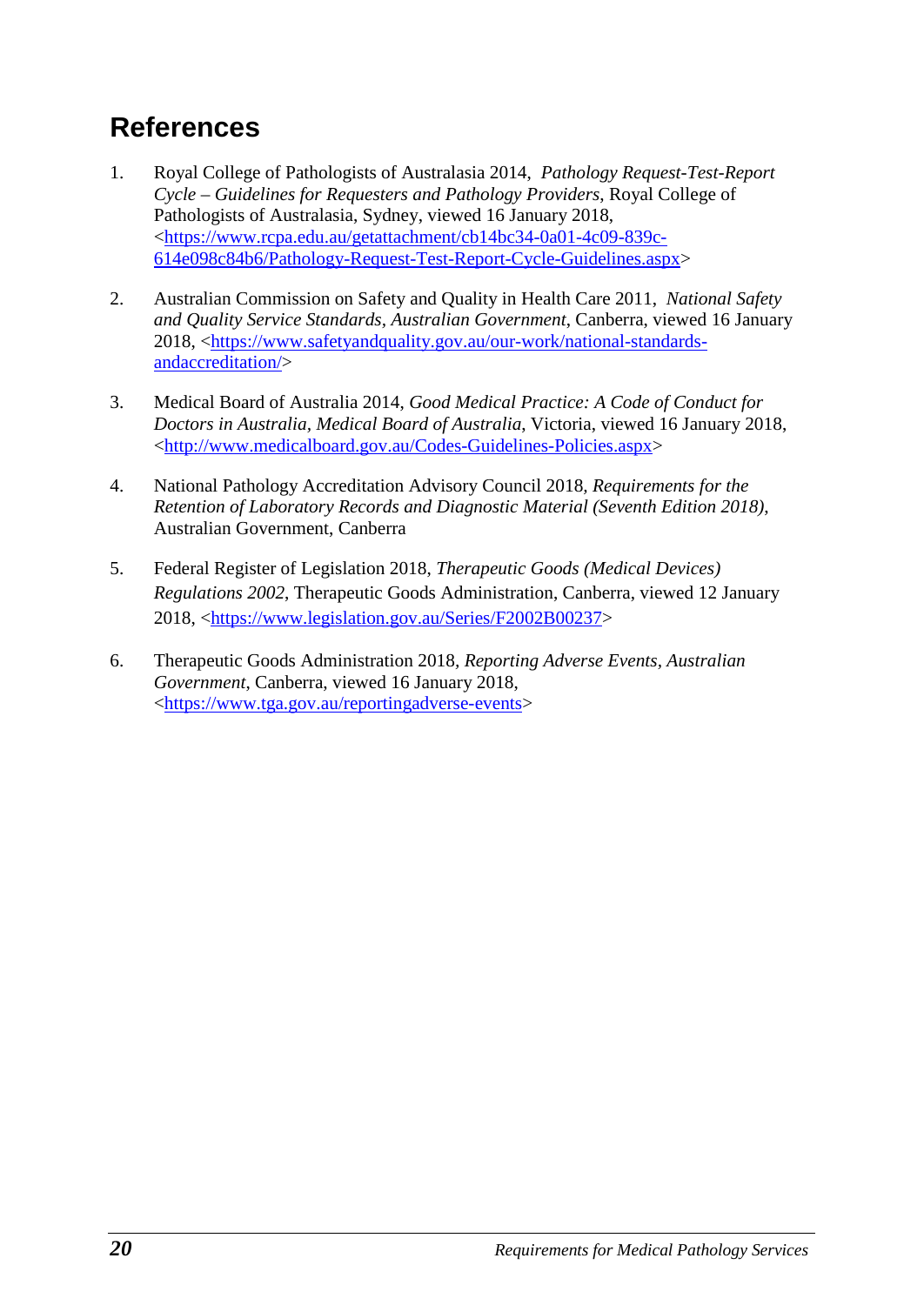## <span id="page-30-0"></span>**Bibliography**

Clinical and Laboratory Science Institute 2011*, Quality Management System – Equipment – proposed guideline, Vol 31 No.2*, 28 March 2011, Clinical and Medical Pathology Service Standards Institute, USA

Clinical Pathology Accreditation (UK) Limited 2007*, Standards for Accreditation of Medical Laboratories*, UKAS, England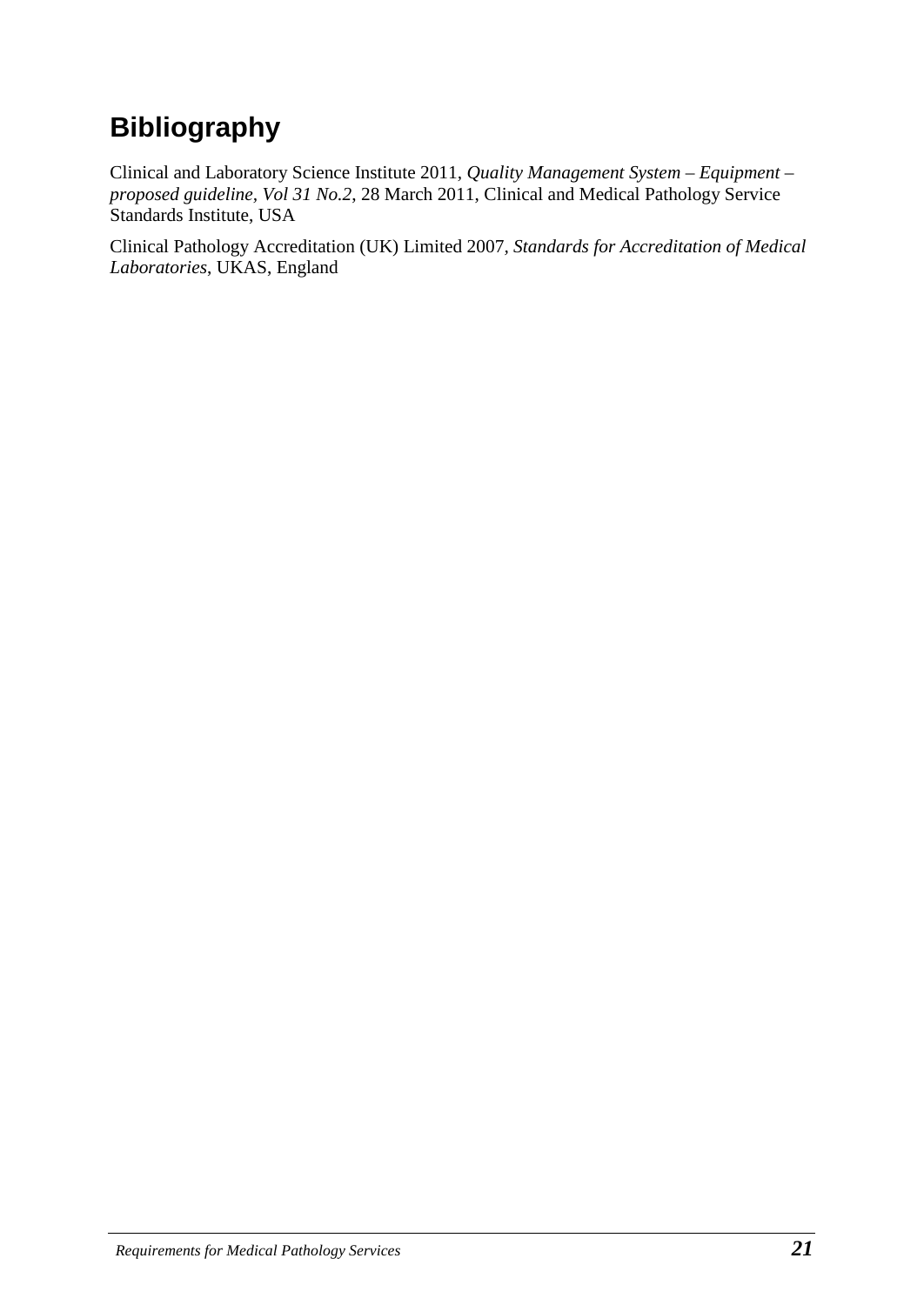## <span id="page-31-0"></span>**Acknowledgements**

Associate Professor Peter Stewart (Chair) Mr Kevin Ericksen Mr Andrew Griffin Dr Dominic Mallon Dr Scott Ragg Associate Professor Beverley Rowbotham Members of the NPAAC Document Review and Liaison Committee (DRL) Members of the National Pathology Accreditation Advisory Council (NPAAC)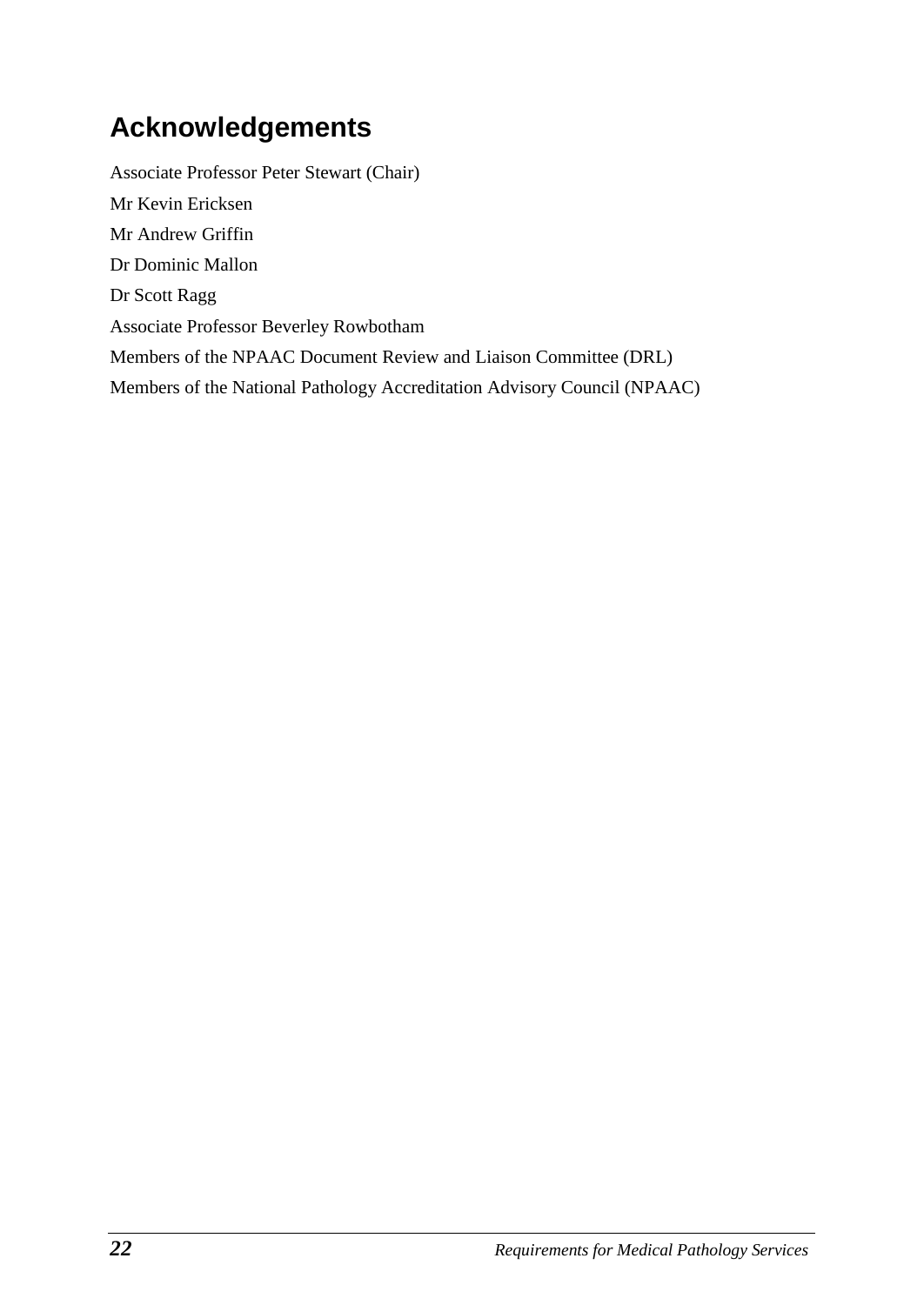## <span id="page-32-0"></span>**Further information**

Other NPAAC documents are available from:

NPAAC Secretariat Phone: (02) 6289 4017<br>Diagnostic Imaging & Pathology Branch Fax: (02) 6289 4028 Diagnostic Imaging & Pathology Branch Fax: (02) 6289 4028<br>Medical Benefits Division Email: NPAAC Secretariat Medical Benefits Division<br>
Department of Health<br>
Website: Department of Health<br>
New Website: Department of Health<br>
New Yebsite: Department of Health [Department of Health](http://www.health.gov.au/npaac) GPO Box 9848 (MDP 851) CANBERRA ACT 2601